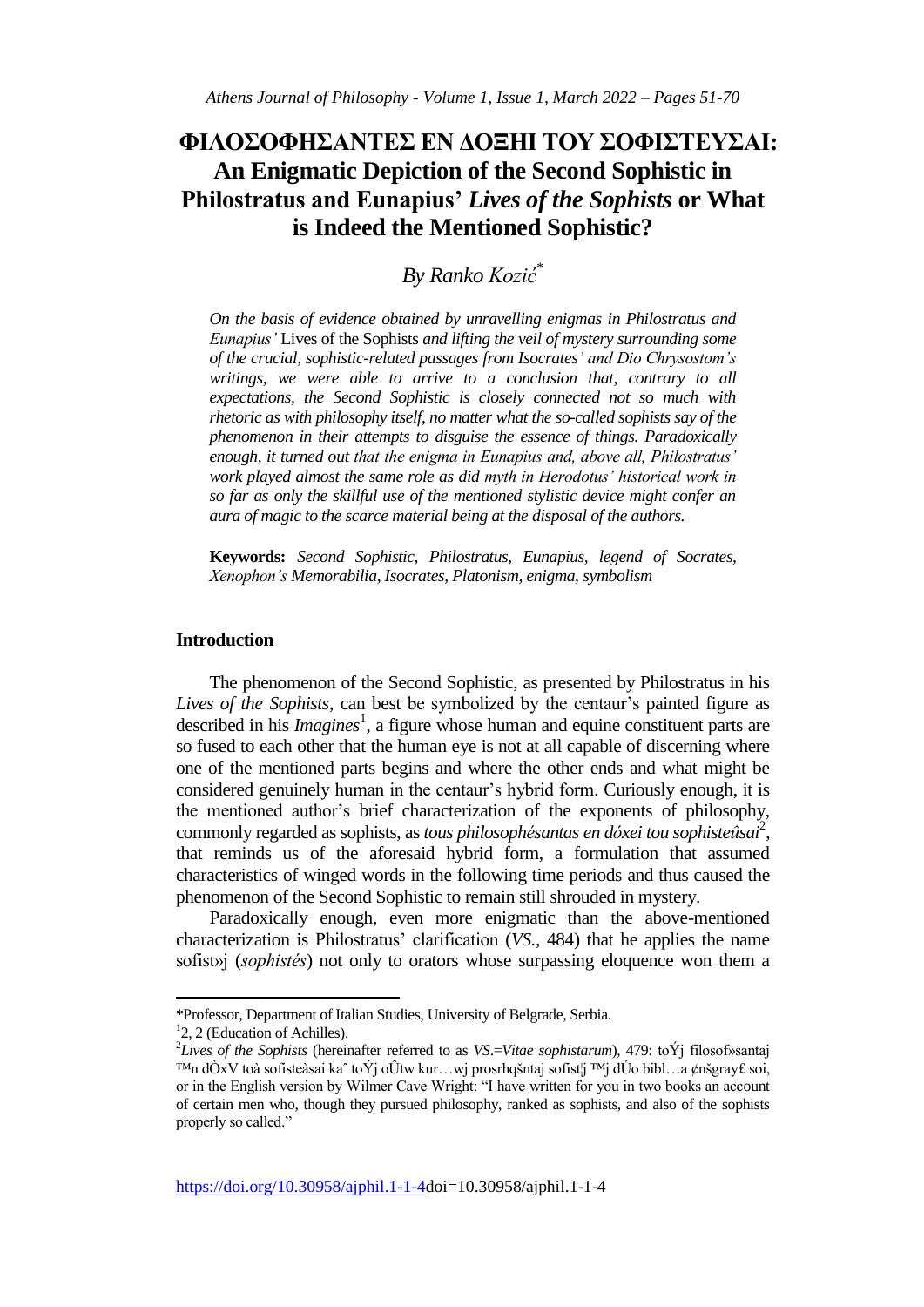brilliant reputation, but also to philosophers who expounded their theories with ease and fluency, with the mentioned term thus including, implicitly, the exponents of the ancient sophistic and thereby indicating difficulty in the enigma itself in so far as an equals-sign was set between the rival spiritual currents such as sophistic, philosophy and rhetoric, believed to have waged with each other one of the most bitter struggles in the history of ideas in the course of the last four centuries  $BC<sup>3</sup>$ . The fact that the above-mentioned characterization is the least difficult of all the others we encounter in the opening passages from Philostratus' *Lives* speaks to the problem the researcher confronts in attempting to determine the nature of the new sophistic.

Now we focus our attention on other enigmas so as to be in a position to conclude what their function in Philostratus' work is, and will begin by saying that it is closely associated with the author's poetics, which means that unravelling enigmas is a necessary prerequisite for understanding the key message of not only Philostratus but also Eunapius' biographies of the sophists, without which it is hardly possible to adequately evaluate not only the works by the two mentioned authors but also the entire corpus of post-classical Greek literature.

In the opening passages from Philostratus' biographies of the sophists we come across, except for the mentioned one, three other enigmatic formulations laden with meaning and yet highly deceptive, as shown, among other things, by the fact that they play a game of hide-and-seek with the researcher––something that gains in importance all the more since the mentioned game represents the key element of the author's poetics, as we shall shortly see. It is Philostratus' most deceptive formulation that we will start from, and when we say "the most deceptive" we mean by this, above all, the fact that it contributed the most to the mystification of the Second Sophistic as a phenomenon, with the research on the Greek renaissance of the first century thus getting caught time and again in a vicious circle ever since von Arnim's time. In the key passage from the prologue to his *Lives of the Sophists* Philostratus holds the view that the sophistic of his own time must not be called "new", but rather "second,"<sup>4</sup> because it is old, simply due

<sup>&</sup>lt;sup>3</sup> Hans Friedrich August von Arnim advocated the view that the content of the notions filÒsofoj (*philósophos*)*,* sofist»j (*sophistés*) and ·»twr (*rhétor*) had not considerably changed over time, as a result of which it ended up being basically the same in the period of the late Greek renaissance as it was in the Athens of Socrates and Plato, as can be inferred from the introductory chapter of his work *Leben und Werke des Dio von Prusa mit einer Einleitung: Sophistik, Rhetorik, Philosophie in ihrem Kampf um die Jugendbildung* (Berlin: Weidmannsche Buchhandlung, 1898), 4 ff. In an attempt to prove his thesis, he points to the fact (pp. 77–84) that an almost parallel turning to rhetoric occurred in both the Peripatos and the Academy when headed in the third century BC by Lycon and Arcesilaus respectively, with this kind of innovation in the teaching process being regarded by the author as a decline in the case of Peripatos and a rise, as far as the Academy is concerned. He, moreover, considered Ariston's living word resembling the song of the Sirens to be the culmination of the mentioned process, a song which was, instead of with Socrates, erroneously associated with the sophistic and yet regarded as a convincing proof of its victory over philosophy.

<sup>&</sup>lt;sup>4</sup> VS., 481. To tell the truth, the term "second sophistic" was itself in a certain measure disputable to none other than the authors of the two extensive and model monographs on history of Greek literature such as Schmid and Stählin (1981, p. 688) and Lesky (1971, p. 1139), in so far as the mentioned term, according to the latter, leads us astray and, in the view of the former, represents a certain kind of legend with an all too evident tendency concerning Aeschines as the creator of the new sophistic.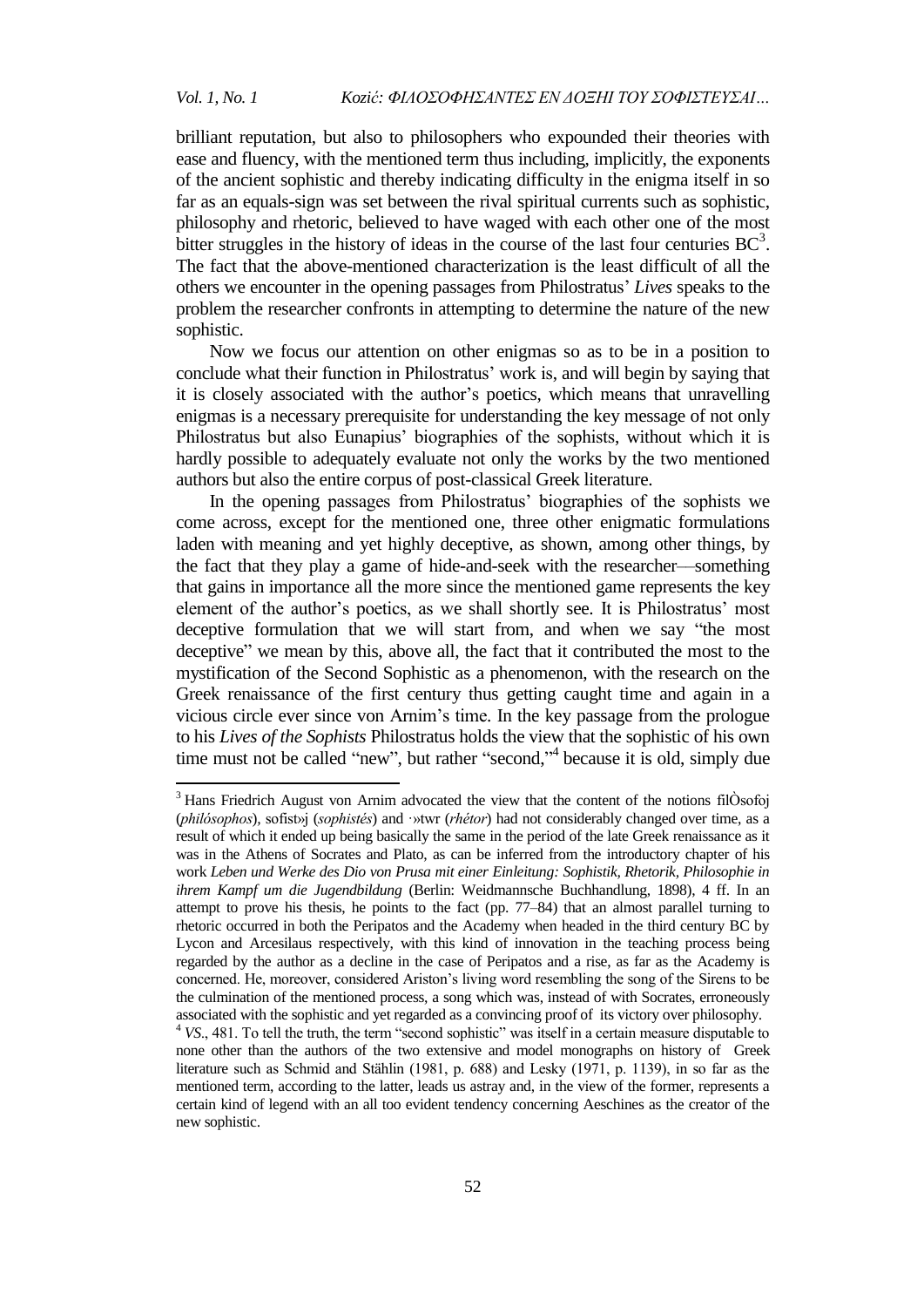to the fact that it represents the same phenomenon as the ancient<sup>5</sup>. Contrary to all expectation, Philostratus will outdo himself in clarifying that paradoxical attitude of his and saying that the new sophistic, unlike the ancient which used to discuss philosophical themes at length discoursing on courage, on justice, on the heroes and gods, on shape of the universe, called philosophy down from heaven and placed it, so to speak, in cities by sketching the "types of the poor man and the rich, of princes and tyrants<sup>6</sup> and handling the arguments that are concerned" with the historical and civilizational legacy bequeathed to the world by the great personalities<sup>7</sup>. What immediately springs to mind after casting a cursory glance at this short list of themes is the fact that the favourite topics of the new sophistic are also Socrates' themes of choice, discussed and elaborated at length, above all, in Plato's *Republic*. The last-mentioned theme, i.e. a lasting historical and civilizational legacy left to the mankind by great personalities, is also laden with meaning in so far as this in itself indicates, though in a remote way, that a peculiar legend has left an indelible mark on the Second Sophistic, as will be seen shortly.

The second of Philostratus' enigmatic formulations appearing in the prologue to his *Lives* is, so it seems, of even greater importance to us in so far as it points to the problem of the method widely applied by the exponents of the new sophistic in both their public appearances and their literary works. Philostratus (*VS*., 481), despite maintaining in categorical terms that there is no noteworthy difference between the exponents of the ancient and the new sophistic, contradicts himself when pointing to the essential difference in the methods used by the founders of the old and the new sophistic, Gorgias and Aeschines respectively, a difference expressing itself in the fact that, unlike the followers of Gorgias who handled their themes as they pleased, i.e. trusting in both the inspiration of the moment and the improvisation, those of Aeschines handled them according to the rules of the art of rhetoric. In another passage from the mentioned prologue, Philostratus will attempt in an enigmatic way to eliminate this contradiction, when comparing the method of the philosophers to that of the sophists and saying that both are reminiscent of the art of divination, and that the only difference between them lies in the fact that

<sup>&</sup>lt;sup>5</sup> It was this very formulation that influenced Gerth's (1962, col. 725) understanding of the Second Sophistic, as testified by his article "Die Zweite oder Neue Sophistik", otherwise essentially based on Paul Graindor's (1930, p. ix) attitude, according to which there are no substantial differences between the ancient and the new sophistic, in so far as both of them were essentially characterized by the purely formal element such as rhetoric. The same is true for Kroll (1940, col. 1039 ff.).

<sup>&</sup>lt;sup>6</sup>It would be better to use, instead of the wording "the types of the poor man and the rich, of princes and tyrants" we encounter in Wilmer Cave Wright's translation, what seems to be a more accurate formulation, such as "social classes of the poor and the rich and the mindset of the princes and the tyrants". The English version of this and all other passages from Philostratus and Eunapius is borrowed from Wilmer Cave Wright's edition of the mentioned biographies (LCL 134).

<sup>&</sup>lt;sup>7</sup>VS., 481. It is noteworthy to remark that the expression t¦j ™j Ônoma Øpoqšseij seems to have been erroneously translated by Wilmer Cave Wright as "arguments that are concerned with the definite and special themes for which history shows the way." See Montanari (2004) sv. Ônoma (*ónoma*), where we encounter the meaning of *persona,* i.e., *personality*, fitting in this context.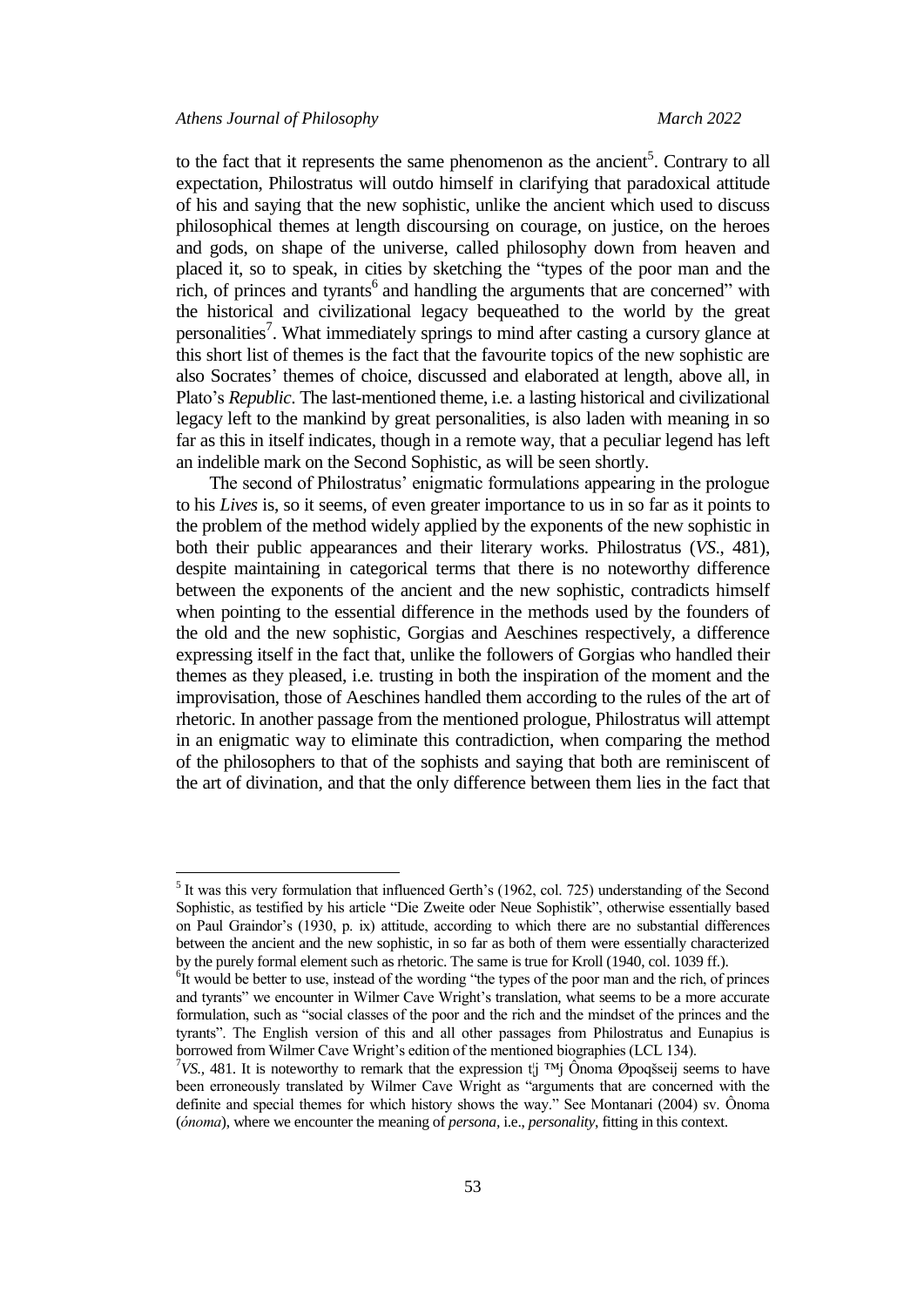the philosophical method resembles the prophetic art which is controlled by man<sup>8</sup>, or––one can also say––by *logos*, as distinguished from the sophistical one reminding him of the style used by oracles and soothsayers who give, if I might add, an impression of being *automata*, or rather *channels* through which a deity utters expressions and sentences in a flood of words $9$  in full accordance with the emblematic image of poet and rhapsode in Plato's *Ion* (533d). That interpreting the above-mentioned context in Philostratus' *Lives* through a prism of both the emblematic image in *Ion* and the term *logos*, as expressed in another emblematic image of Platonic philosophy, namely that of the winged chariot in the *Phaedrus*<sup>10</sup>, was not off the point is shown below.

We come across the third enigmatic formulation at the very end of the prologue to the biographies of the sophists, where magical power is ascribed to the art of the sophistic, as evidenced by the fact that the Athenians shut the sophists out of the law-courts because of their great cleverness and that the two greatest exponents of the forensic oratory, Demosthenes and Aeschines, pitilessly "branded each other with the title sophistes" (*VS.,* 483) so as to discredit altogether the opposing side in the eyes of the jury. When again in the same context we encounter the fact that in their private life the two great men of the forensic oratory "claimed consideration and applause on the very ground that they were sophists," as testified by Aeschines' account of Demosthenes boasting to his friends that he had "won over the votes of the jury to his own views" (*VS.,* 484) by using a magical power, we cannot shake off the feeling that what it is all about is yet another among many instances of dichotomy in the opening passages from Philostratus' *Lives of the Sophists*. What makes this case particularly interesting is the fact that the core of the problem is not so much the mentioned dichotomy concerning the use of the term *sophistes* by both Demosthenes and Aeschines as what is omitted by the author, which is to be regarded as the greatest enigma. Philostratus himself seems to have consciously tried to avoid adducing another, even more important testimony of Aeschines (1, 173) according to which Socrates was considered the sophist par excellence by the Athenian public opinion of his own time. It's just what can lead us to the quintessence of the problem, such as unravelling the key message of Philostratus' *Lives*, which can only be achieved through the decipherment of symbols, or rather enigmas wrapped in the riddle of the arrangement of biographical material in the opening passages from the mentioned work––something that can help us have a clear insight into whose attitude towards the sophistic was adopted by Philostratus.

<sup>8</sup>*VS.*, 481. As a result of Philostratus' attempt to disguise the essence of things, the method of the philosophers is closely associated with the one already applied "by the Egyptians and Chaldeans and, before them, by the Indians, who used to conjecture the truth by the aid of countless stars." <sup>9</sup>*VS.*, 481. But when it comes to the lacking presence of rhetoric in this comparison, we ought to

bear in mind that the terms *sophistic* and *rhetoric* are often used interchangeably by Philostratus.

<sup>10</sup> 244a–257b. On the interrelatedness of lÒgoj (*lógos*) and man…a (*manía*) in Plato's philosophy see attitudes taken by Reale (2000, 231, n. 132): "L'ispirazione e la divina mania sono insufficenti, perché potrebbero al massimo essere portate al livello dei poeti e lasciare privi di scienza e di consapevolezza, le quali derivano dal logos. Occorre una mediazione sintetica di queste due forze, che è appunto quello che Platone cerca di fare con la sua filosofia." It seems that what Philostratus had in mind was nothing other than the fusion of *manía* and *lógos,* as advocated for by Socrates in the mentioned passage from the *Phaedrus*.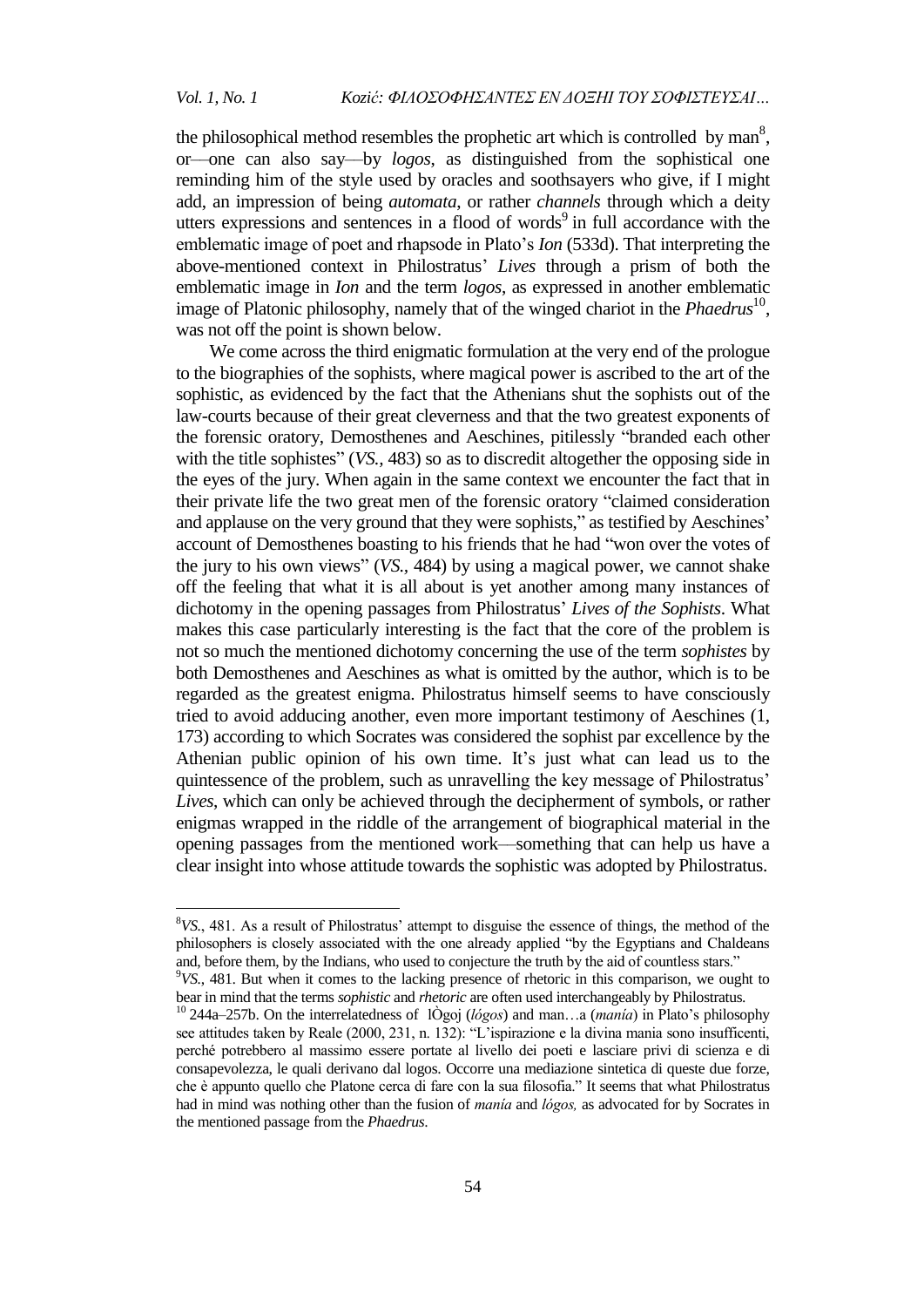## **The Symbolism in the Arrangement of the Biographical Material in the Opening Passages from Philostratus'** *Lives*

While conceiving his *Lives* Philostratus seems to have been faced with an almost extremely difficult, if not impossible, task which consisted in providing quite a common catalogue reminiscent of a brief summary with characteristics of an interesting, exciting reading matter possessing, if we read it attentively, truly magical power in some of its passages. What he says in the very preface with hidden aim to justify a concise narrative in his *Lives*, namely that he will not add the fathers' names in all cases, but only for those sophists who were the sons of illustrious men (*VS.,*479), speaks clearly about how enigmatic every remark of Philostratus is, which was evidently dictated by the fact that he hadn't at his disposal enough material so as to be in a position to faithfully describe all the phases of an intellectual current which has left an indelible mark on the entire corpus of post-classical Greek literature––a fact which can sufficiently explain his relentless drive and passion for disguising the very essence of things.

The only relatively ample material into possession of which he may have come seems to have covered the time period overlapping with his own age, a period marked by the outstanding figure of Herodes Atticus with his manifold activity being, unlike that of all the other exponents of the intellectual current, presented in more detail (*VS*., 546–566), which is of additional importance to us, in so far as this detail in the composition of the *Lives* clearly indicates that a section dedicated to Herodes contains one of the crucial messages hidden in it. We shall see somewhat later what this massage is since it essentially depends on the symbolism in the arrangement of biographical and not only biographical material in the opening passages from Philostratus' *Lives*, namely on what is either omitted or suggested through barely detectable allusions.

The catalogue, or rather canon of both the properly and the so-called sophists, as presented in the opening passages from Philostratus' writing, is divided into two almost equal parts in which the order that the names appear on the list plays a very important role. The first part, or rather group is made up of the names of the philosophers who expounded their theories with ease and fluency of a rhetorician, whereas the second one is composed mainly of the exponents of the ancient sophistic. The list of the philosopher (*VS.,* 484–492) opens with Eudoxus of Cnidus, followed by Leo of Byzantium, Dias of Ephesus, Carneades, Philostratus the Egyptian and Theomnestus of Naucratis $11$ , with this brief survey ending in a section about Dio of Prusa and Favorinus of Arelate as the seventh and the eighth exponent of the group respectively, to which they should not at all belong, given the epoch of their activity as well as their personal attitudes. The fact that Favorinus was given a place of honour at the very end<sup>12</sup> of the list seems to have

 $1<sup>11</sup>$ *VS.*, 486. According to Wright (1952, p. 16, n. 2) he is in all likelihood the academician mentioned by Plutarch, *Brutus* 24, as a teacher at Athens.

 $12$ <sup>12</sup> This can be explained by the fact that Favorinus' life was full of paradoxes so cherished by the authors of the Second Sophistic, as testified by what he himself said about his life in an ambiguous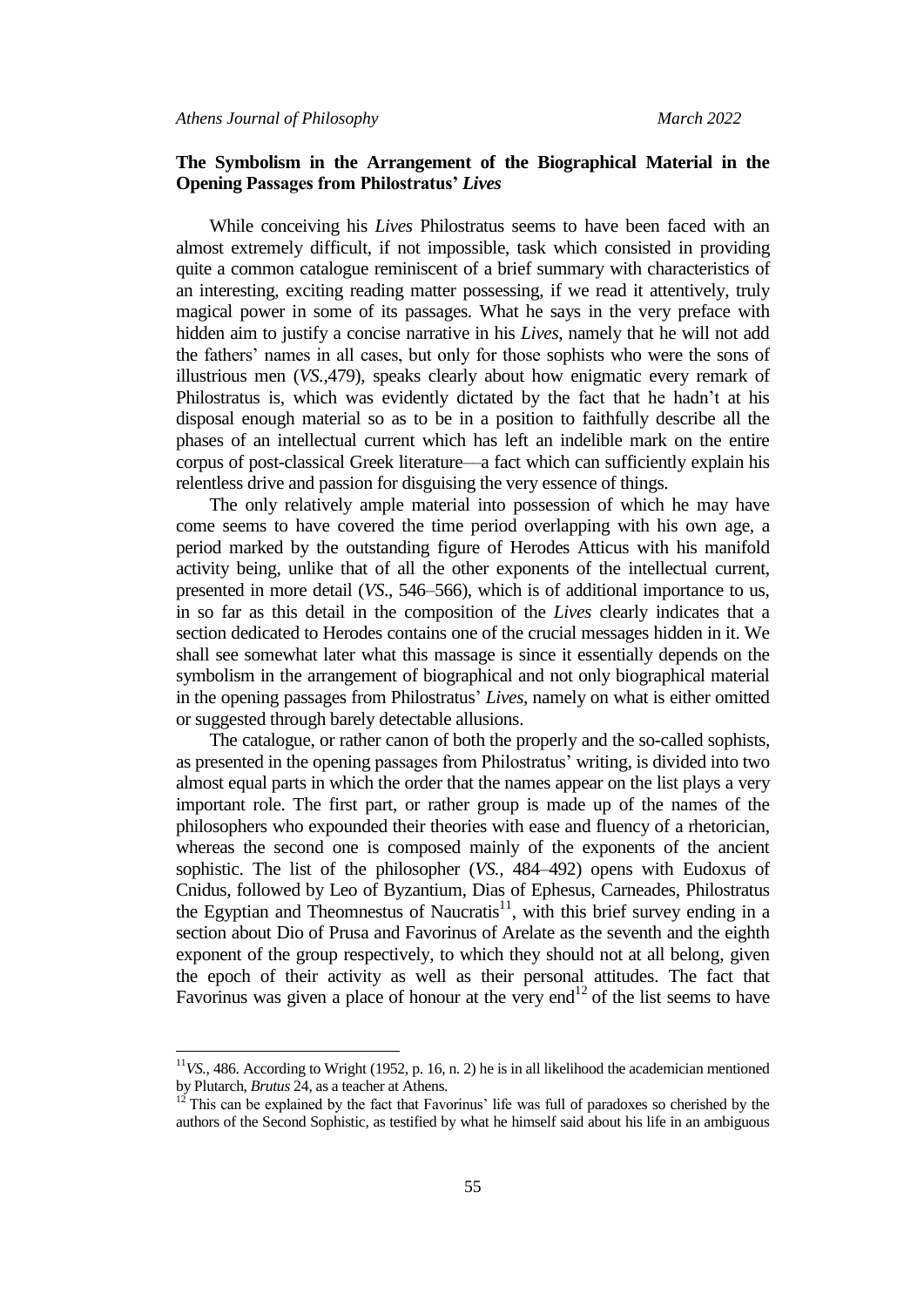been motivated by the author's covert intention to mystify the very essence of things. To tell the truth, there might have been external reasons for putting Dio's name into this group, in so far as activity of all of the group's exponents is, with only one exception<sup>13</sup>, associated with the Academy which also had a strong influence on the teachings of  $Di^1$ <sup>4</sup>. We'll be in a position to ascertain what the real reason is for placing Dio's name almost at the very end of the mentioned brief list only after taking a closer look at the names of the authors classed among sophists in the other "canon" appearing in the opening passages from Philostratus' *Lives*.

The last mentioned "canon" (*VS.,* 492–510), unlike the former, seems at first sight to be more consistent, in so far as it is made up of the names whose relation to the sophistic could be regarded as indisputable, but, on the other hand, what is, as in the previous case, still enigmatic is their arrangement within the group. Thus, the list opens with the exponents of the ancient sophistic who play an essential role in Plato's dialogues and, no less important, in Xenophon's *Memorabilia*, such as Gorgias of Leontini, Protagoras of Abdera, Hippias of Elis, Prodicus of Ceos, Polus of Sicily, Thrasymachus of Chalcedon, Antiphon of Rhamnus, Critias of Athens, with this summary representation of facts ending, as in the previous case, in somewhat extensive passages dedicated to both Isocrates and Aeschines and their literary and rhetorical activity. At first sight, we would be tempted to say that this brief list is a true reflection of the theses put forward by Philostratus in the prologue to his work, in so far as the names of the founders of the ancient and the new sophistic, or, in keeping with the author's favourite terms, the first and the second, namely those of Gorgias and Aeschines, appear at the beginning and end of the two canons respectively. But we have already become accustomed to the fact that in Philostratus nothing is what it seems at first sight to be, and that all he says is associated with an enigma or a higher sense. Thus, the mention of Aeschines' name at the very end of the second list seems to represent a curious optical illusion aimed at shrouding the essence of things in magic and mystery. This affords a welcome occasion to raise the question––on what do we base this assertion?

The parallelism of the special places Dio and Isocrates occupy in the two canonical lists referred to above points more than anything else to Philostratus' favourite method of suggesting the essence of things by using hardly perceptible allusions. It is by this parallelism that Philostratus seemed to have admitted in a very subtle way that throughout its history the Second Sophistic had not always been the same phenomenon, as advocated by him in the opening passages from the *Lives*––something that was already announced by his classing one of the major exponents of the mentioned intellectual current, none other than Dio Chrysostom, among the philosophers. If we then add to this the fact that the names of key

and paradoxical manner of an oracle: "Though he was a Gaul he led a life of the Hellene; a eunuch, he had been tried for adultery; he had quarrelled with an emperor and was still alive."

<sup>&</sup>lt;sup>13</sup> Philostratus the Egyptian. There is no hint as to his affiliation in Philostratus' cursory remark on his way of living.

<sup>&</sup>lt;sup>14</sup> Dio's Stoicism was apparently only a facade disguising the true, i.e. Platonic, nature of his "philosophy".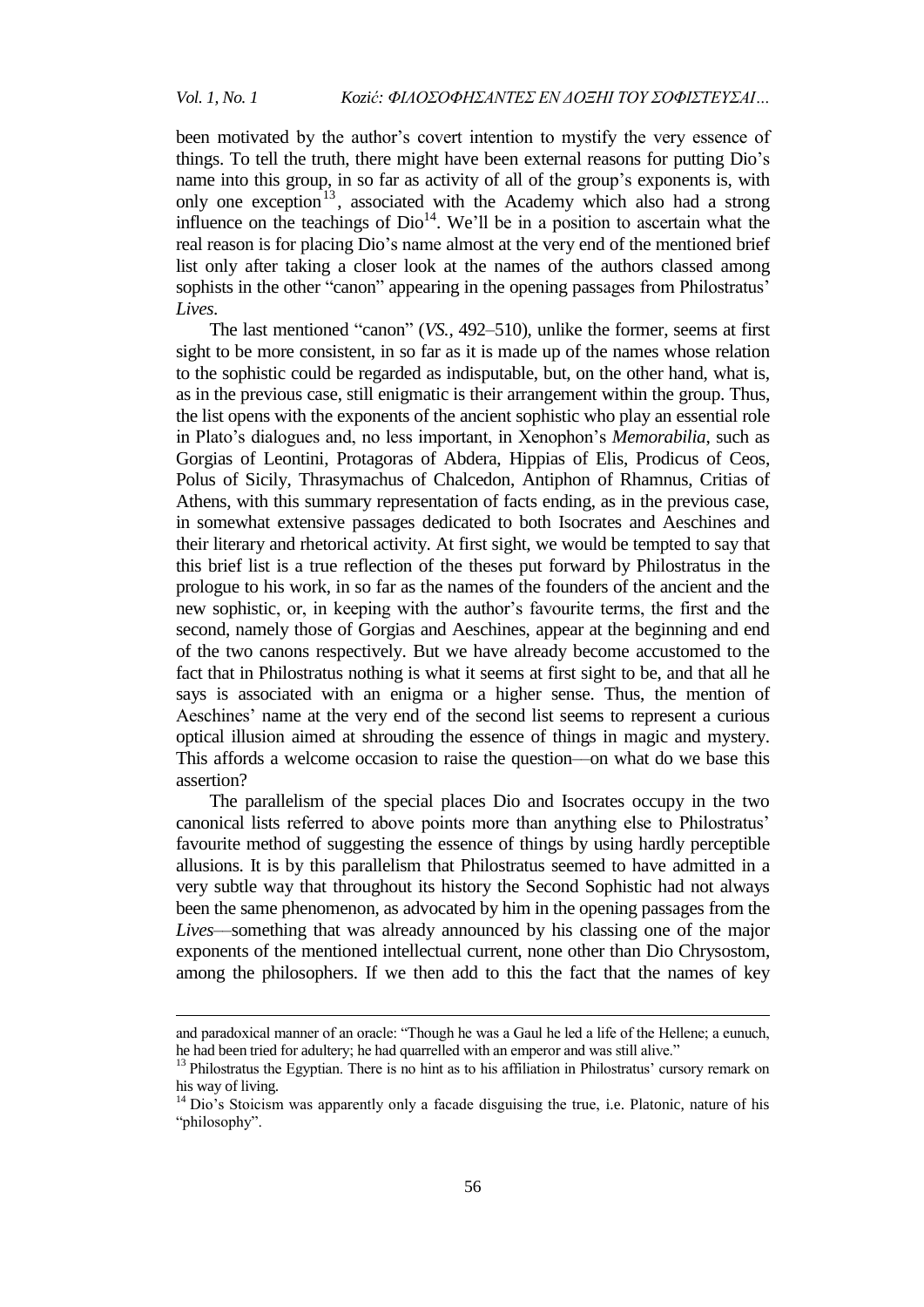figures in both brief lists, such as those of Dio and Isocrates, are presented in reverse chronological order, we have the impression that Philostratus sought to disguise the very essence of the phenomenon and thus make it possible for it to assume characteristics of both magic and mystic. In order to gain insight into what the mentioned magic and mystic look like, we must adhere to chronological order and first focus our attention on Isocrates so as to be in a position to obtain an answer to the question such as:"whose concept of the sophistic was adopted by the author of the *Lives*?"

## **Isocrates' and Dio's Understanding of the Sophistic and Xenophon's** *Memorabilia*

What we encountered in Isocrates seemed to have made things even worse for us, in so far as it turned out that the mentioned author, like Philostratus himself, applied almost the same tactics of carefully disguising the very essence of things, which is also true for his method, being, though different in form, intrinsically the same as the one successfully used by the author of the biographies of the sophists. Instead of allusions, omissions and enigmatical arrangement of facts, we are now dealing with something reminiscent of Socrates' own approach as described in Plato's early dialogues and graphically characterized by its author as both *drunkenness of speech* [meqÚw (*methýo*)]<sup>15</sup> and *dizziness* ["liggiî (*ilingiô*)]<sup>16</sup> blurring his eyes and, as Krumbacher  $(1897, p. 764–65)^{17}$  put it, beating a devil's tattoo in both his own and his audience's ears at the very moment when a certain ethical notion is being equated with the very opposite as a result of his (i.e. Socrates') striving to give the universally applicable definition of it, as testified by one of his five attempts made in the *Lysis* with the aim to determine the nature of love, in which the mentioned phenomenon ended up being paradoxically identified with hate itself<sup>18</sup>. We feel the same kind of both dizziness in the head and devil's tattoo in our ears when we ascertain that the terms 'philosophy' and 'sophistic', otherwise denoting opposite, contrasting phenomena, were used alternately in the self-same meaning  $19$ , even in the same passage from Isocrates' main work Antidosis<sup>20</sup>, where his own judicial procedure was, moreover, insistently identified

<sup>&</sup>lt;sup>15</sup> Plat., *Lys.*, 222b: boÚlesq' oân, ™peid¾ ésper meqÚomen ØpÕ toà lÒgou, sugcwr»swmen ka<sup>^</sup> fîmen ›terÒn ti eἶnai tÕ o, ke‹on toà Đmo...ou.

<sup>&</sup>lt;sup>16</sup> Ibid., 216c: oÙk oἶda, ¢ll¦ tù Ônti aÙtÕj "liggiî ØpÕ tÁj toà lÒgou ¢por...aj ...

<sup>&</sup>lt;sup>17</sup> With reference to Makrembolites' novel: "Die Darstellung des Eustathios gehört zu dem Wunderlichsten, was Byzanz aufzuweisen hat; das ist kein style précieux und kein englischer euphuism mehr, sondern in nervösen Windungen aufgeführter stilistischer Eiertanz, bei dem uns vor Augen und Ohren schwindelt ... "

<sup>&</sup>lt;sup>18</sup> 213a: pollo<sup>^</sup> ¥ra ØpÕ tîn ™cqrîn filoàntai, ØpÕ dè tîn f…lwn misoàntai ka^ to‹j mèn ™cqro‹j f…loi e, s…n, to‹j dὲ f…loij ™cqro…, e,, tÕ filoàmenon f…lon ™st…n, ¢ll¦ m¾ tÕ filoàn ...

<sup>&</sup>lt;sup>19</sup>Ant. (= Antidosis), 209 (e, kÍ katafrone n tÁj filosof...aj); 215 (toÝj oÙ katafronoàntaj mèn tÁj filosof…aj, polÝ dὲ pikrÒteron kathgoroàntaj aÙtÁj); 220 (Óti sofistÍ misqÕj k£llistÒj ™sti kaˆ mšgistoj ...); 243 (dieyeusmšnoi tÁj filosof…aj).

<sup>&</sup>lt;sup>20</sup> Ibid., 168 (tÁj koinÁj tÁj per^ toÝj sofist¦j diabolÁj ¢polaÚsw); 170 (t»n te filosof…an ™k pollîn œnomizon ™pide…xein ¢d…kwj diabeblhmšnhn); 206 (tÍ to…nun filosof…v fan»setai kaˆ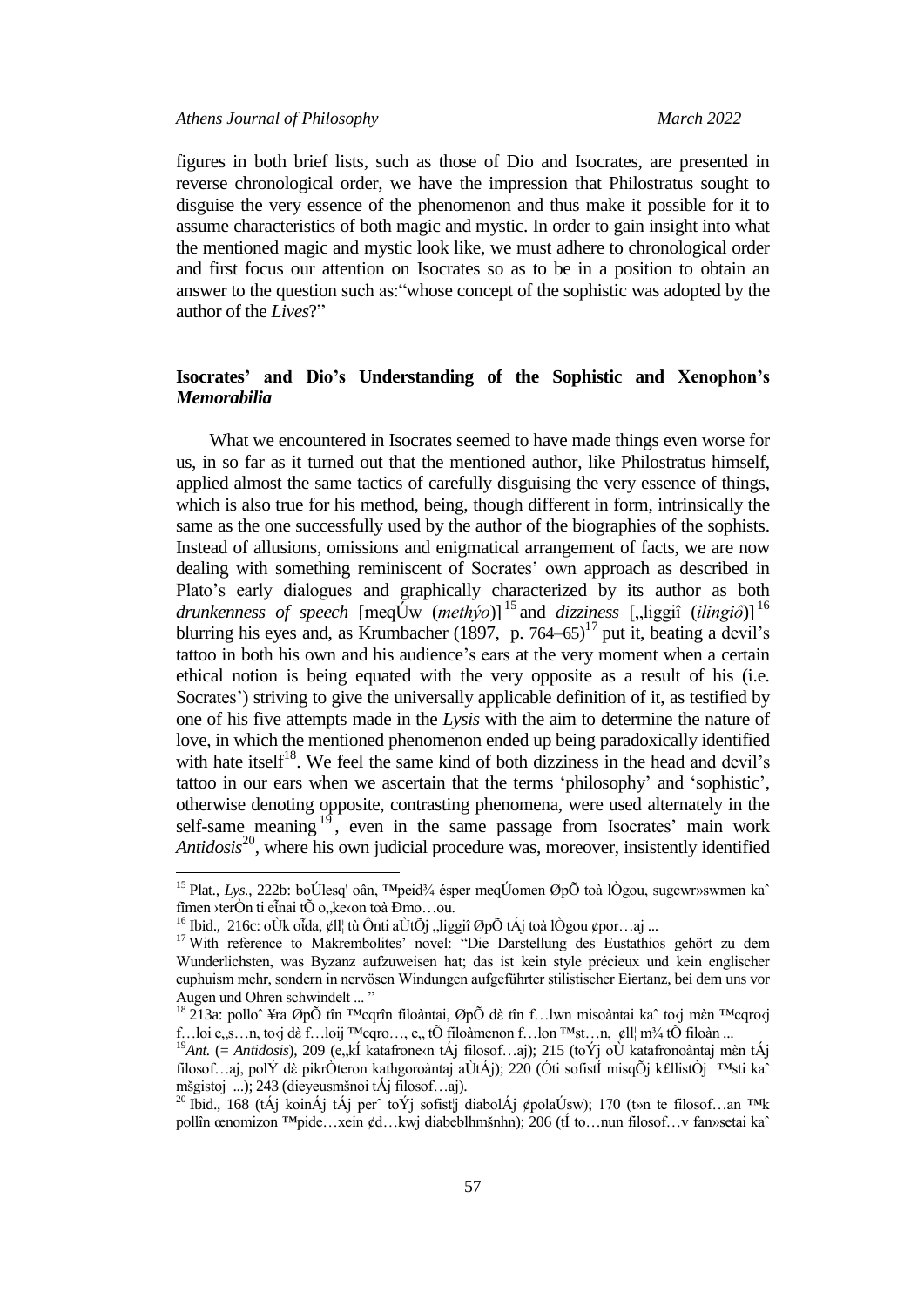with that of Socrates<sup>21</sup>, as a result of which it appears at first sight not to be possible to discern where philosophy ends and where sophistic begins and what can be regarded as genuinely philosophical in a purely sophistical subject matter, as in the case of the already mentioned pictorial representation of the centaur's dual natures in Philostratus' *Imagines*.

The fact that the mentioned term, i.e. sophistic, was even used in the *Antidosis* to denote the teachings of the Ionian philosophers<sup>22</sup> as well as those of the Seven Sages (235) and Solon himself<sup>23</sup>, graphically illustrates a deliberate effort to mystify the phenomenon of sophistic, which further complicated every attempt at drawing any meaningful line of demarcation between philosophy and sophistic as expressed in Isocrates' oeuvre. It turned out that the only possible answer to this curious game of hide-and-seek should be based on the assumption that every author, even against his will, reveals the elements of self-interpretation. It was this that actually happened to Isocrates despite the fact that he was desperately trying to remove all traces leading to the basic postulates of his poetics, his worldview and his political course of action. After doing a close reading of the *Antidosis* we got the impression that he "betrayed" himself against his will not only once but all three times, thus providing a precious opportunity for us to have an insight as to what his understanding of the sophistic actually was and how much it differed from that of Dio so as to be able to see a controversial phenomenon of the late Greek renaissance in a new light.

Now it can be said with certainty that Philostratus' enigmatic expression appearing in the prologue to his *Lives of the Sophists*, namely toÝj filosof»santaj ™n dÒxV toà sofisteàsai (*tous philosophésantas en dóxei tou sophsteûsai*), was influenced by the *Antidosis* or, to be more precise, by the mentioned passages in which philosophy and sophistic were equated with each other more and more insistently. If we take into account Dio's disparaging attitudes towards the exponents of the ancient sophistic in confrontation with whom he used a whole series of mocking expressions, we are driven to the conclusion that there is, at least on a superficial level, a breach of continuity on the historical line from Isocrates and Philostratus to Eunapius. What we encounter in Dio's work, namely an interplay between reality and illusion expressing itself, unlike the play we are confronted with in Isocrates and Philostratus, in the enigmatic form of at first glance irreconcilable dichotomies, seems to have made things even worse in our attempt to decode the poetics of the major exponents of the Second Sophistic, but, despite all this, it will turn out that key postulates of Dio's poetics essentially fit with the trend referred to above, as we shall shortly see.

toàto sumbebhkÒj); 209 (e, kÒtwj "n ¤pantej t¾n ¥gnoian qaum£seian tîn tolmèntwn oÙtwj e, kÍ katafroneon tÁj filosof…aj). The fact that in the *Antidosis* Isocrates' art is more often referred to as philosophy than sophistic speaks for itself.

 $2^{1}$ Ibid., 15: " ... although he alleges that I am able to make the weaker case appear the stronger ..." (Cf. Plat., *Ap.*, 19b); *Ant*., 27: "… for he sees that you are over-ready to accept slanders, while I, because of my age and my lack of experience in contests of this kind, shall not be able to reply to them in a manner worthy of my reputation …" (Cf. Plat., *Ap.*, 17d).

<sup>&</sup>lt;sup>22</sup> Cf. *Ant.*, 268 where Empedocles, Ion, Alcmeon, Parmenides and Melissus were characterized as "ancient sophists."

<sup>&</sup>lt;sup>23</sup>*Ant*., 313: "... who was the first of the Athenians to receive the title of sophist ... "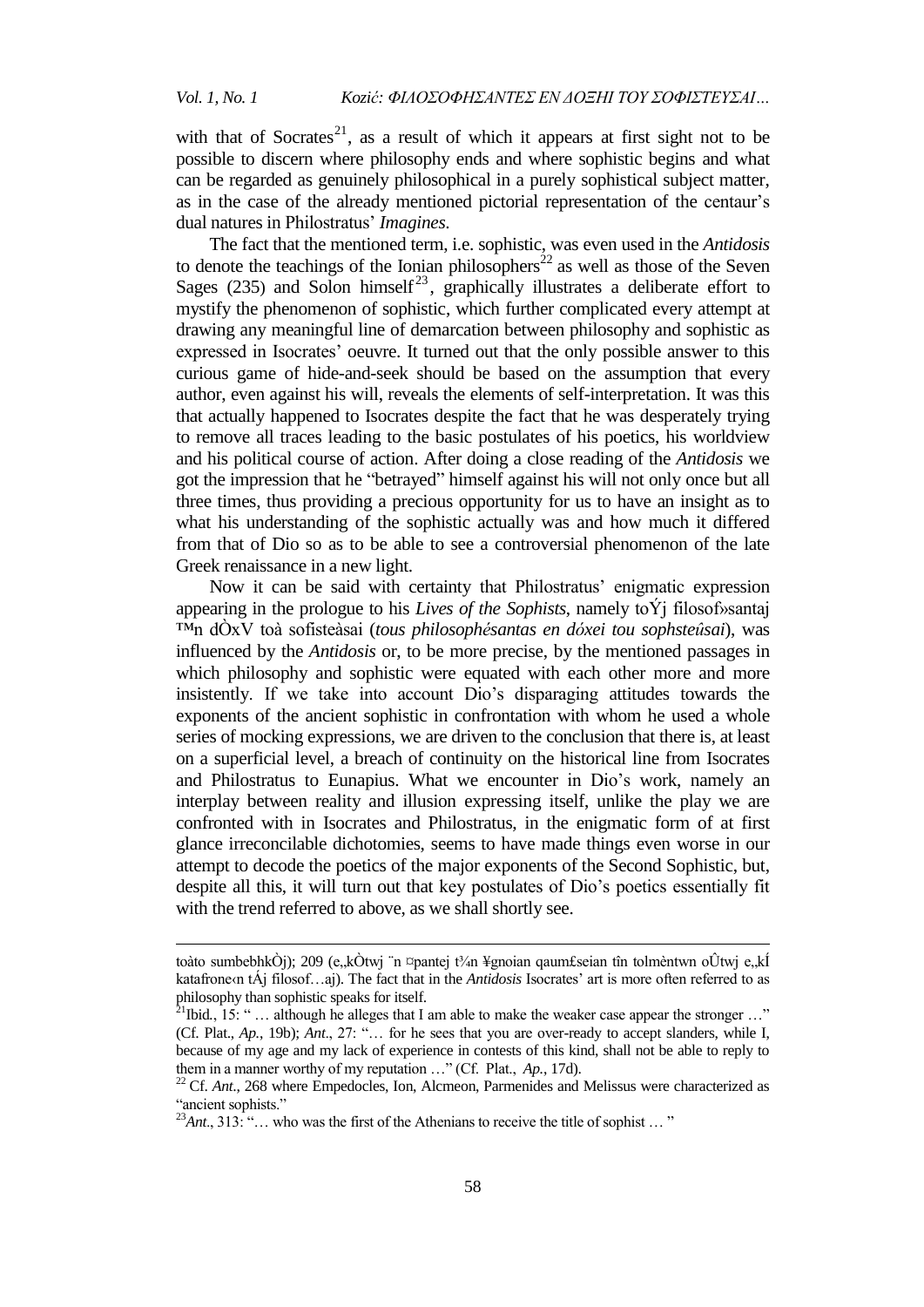Before examining more closely the question of the ontological aspect of Dio's poetics apparently characterized by the aforesaid dichotomies, we have to go back yet again to the three mentioned instances in which Isocrates, against his will, betrayed elements of his poetics. The instances are all the more important as they reveal the prime mover of all the spiritual aspirations over the entire time period of the late Greek renaissance. But even more importantly, the mentioned prime mover will turn out to be behind the entire strategic, nation- and state-building project based on a legend launched with the aim to put it into practice much more effectively, as we shall shortly see.

In one and the same narrow context in the *Antidosis* (209–211), we come across three key instances of self-interpretation which help us understand not only Isocrates' view of his own art, but also the relationship between his art and the kindred phenomena such as the ancient sophistic and forensic oratory. What immediately springs to mind is the fact that Isocrates, just like Philostratus himself, looks on the ancient and the new, i.e. his own, sophistic as the same phenomena, with the only differences between them being in his view reduced to levels and methods, which, unlike what was advocated by Dio, can be regarded as an attempt aimed at mitigating the dichotomies. In the above context, we encounter three key expressions such as *pains and industry* [melštai kaˆ filopon…ai (*melétai kai philoponíai*)], *suitable training* [™pimšleia (*epiméleia*)] and *noble character traits* [kalok¢gaq…a (*kalokagathía*)] used by Isocrates to determine his aim and method being now compared to the extremely painful training of the intellect<sup>24</sup>, conducted by him with the purpose of making would-be adepts of rhetoric acquire full awareness of what is called *epiméleia* <sup>25</sup> and thus creating favourable conditions for implanting as easily as possible noble character traits, now equated with *kalokagathía* <sup>26</sup> in their souls, with the method itself, in line of the above mentioned evidences concerning Isocrates' understanding of sophistic, being first characterized as philosophical (*Ant.*, 209: *philoponíai*) and almost immediately thereafter as sophistical (*Ant.*, 220: *kalokagathía*).

We have thus come into possession of the three key coordinates which can easily be complemented by other ones having great associative potential and, due to that, being capable of providing additionally convincing evidences needed to clarify both Isocrates' understanding of the sophistic and the profound,

 $24$  Ibid., 209: "For, in the first place, they know that pains and industry give proficiency in all other activities and arts [ta‹j melštaij kaˆ filopon…aij ¡liskomšnaj (sc. t¦j tšcnaj)], yet deny that they have any such power in the training of the intellect (pr $\tilde{O}$ j t¼n tÁj fron»sewj ¥skhsin)."

<sup>&</sup>lt;sup>25</sup>Ibid., 210–211: "... secondly, they admit that no physical weakness is so hopeless that it cannot be improved by exercise and effort, but they do not believe that our minds … can be made more serviceable through education and suitable training [paideuqe…saj kaˆ tucoÚsaj tÁj proshkoÚshj  $M$ pimele…aj (sc. t¦j yuc¦j)]…" What it is all about is a concept borrowed from the famous passage from Xenophon's *Memorabilia* (4, 4, 5), where Socrates is represented as advocating the view that virtue can be learnt by going through continuous mental exercise and that it is far easier to find a horse and an ox trainer than a teacher of virtue.

<sup>26</sup>Ibid.*,* 220. To tell the truth, instead of the mentioned nominal form, the adjectives *kaloí kai agathoí*, are used by Isocrates.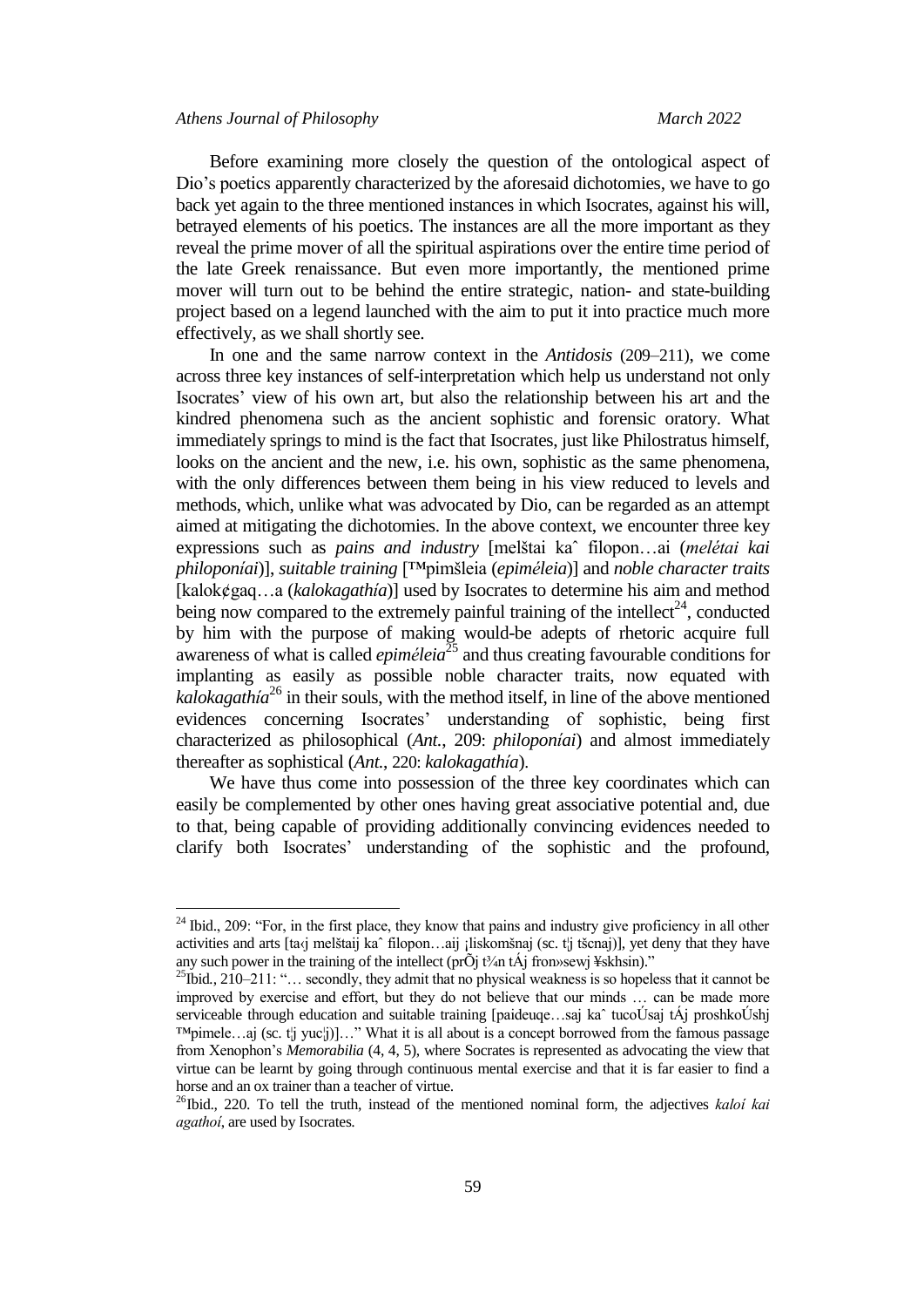philosophical dimension of his method, which can explain why the term *philosophy* is so frequently used in his characterizations of his art.

The fact that we encounter the other three coordinates scattered in both the opening and final passages from the *Antidosis* speaks to the importance of the above narrow context in achieving our objectives. The formulation appearing in the opening passages from the mentioned work where Isocrates draws a clear-cut line of demarcation between his art and that of his rivals––with the former handling lofty topics (*Ant*., 3), and glorifying the power of philosophy (*Ant.*, 10), unlike the latter equated with an all too easy "mental juggling" [teratolog…ai  $(teratological)<sup>27</sup>$  and closely associated with soft living<sup>28</sup> and pleasures of all kinds<sup>29</sup>—can be justifiably regarded as a coordinate.

The remaining two formulations, in which Isocrates compares his own method and style with both gymnastics and music, can also rightfully be regarded as coordinates in so far as they give answer to the question concerning the profound philosophy underlying his poetical principles. The first of them can be seen as a clear reflection of the famous passage from Plato's *Gorgias* (464b; 465b), where Socrates is represented as drawing an analogy between beauty care and gymnastics on one side, and sophistic and legislation on the other, as fake and genuine disciplines associated with the body and mind respectively<sup>30</sup>, so that, in retrospect, Isocrates' identification of his own art with gymnastics can be seen not only as a sign of his faithfulness to the principles of Plato's philosophy, but also as his express ambition to confer nation- and state-building characteristics on his own art (legislation). This gains in importance all the more so when we take into account the fact that the above-mentioned analogy in which an all too easy mental juggling as a method of Isocrates' rivals was equated with a way of living characterized by pleasures of all kinds $31$ , is essentially based on Socrates' famous characterization of the sophistical rhetoric in the *Gorgias* as a certain habitude producing a kind of gratification and pleasure $32$ .

The other coordinate belonging to this additional group, namely *music*<sup>33</sup> ,moves us even closer to our goal such as an accurate description of

<sup>&</sup>lt;sup>27</sup>Ibid., 284–285: ... toÝj dè tîn mèn ¢nagka...wn ¢meloàntaj, t¦j dè tîn palaiîn sofistîn teratolog...aj ¢gapîntaj filosofe‹n fasin, ¢ll' oÙ toÝj t¦ toiaàta manq£nontaj kaˆ meletîntaj ™x ïn kaˆ tîn ‡dion oἶkon kaˆ t¦ koin¦ t¦ tÁj pÒlewj kalîj dioik»sousi. This proves the fact that in Isocrates' time sophistic and philosophy were identified with each other and that Isocrates' understanding of the sophistic was essentialy determined by the legend of Socrates as depicted in Xenophon's *Memorabilia*, 2, 7, 1; 2, 7, 7–10; 3, 1, 1–5.

<sup>&</sup>lt;sup>28</sup> Ibid., 286: ... <sup>TM</sup>n sunous...aij ka^ ·vqum...aij ka^ paid...aij ...

<sup>&</sup>lt;sup>29</sup> Ibid., 287: especially chilling the wine at the "Nine-fountains" by the Athenian youth.

<sup>&</sup>lt;sup>30</sup> *Gorg.*, 465c: "Sophistic is to legislation what beauty care is to gymnastics and rhetoric is to the administration of the justice what cookery is to medicine".

<sup>31</sup> *Ant*., 280. Cf. n. 28.

 $32$  462c: c£ritÒj tinoj ka $\hat{ }$ <sup>1</sup>donÁj ¢pergas...aj.

<sup>33</sup> *Ant.*, 47–48: ... oÞj (sc. Isocratis orationes) ¤pantej ¨n f»saien Ðmoiotšrouj eἶnai to‹j met¦ mousikÁj kaˆ ·uqmîn pepoihmšnouj. See among other passages from Eunapius' *Lives of the Philosophers and Sophists* the following one (501–502): ésper oân t¦ k£llista kaˆ glukÚtera tîn melîn prÕj p©san ¢ko¾n <sup>1</sup>mšrwj ka^ pr®wj katarre‹ (sc. Chrysanthius' speech) ... ka^ ... p©sin Ãn ™narmÒnioj, kaˆ tosaÚtaij diafora‹j ºqîn ™nšprepe kaˆ kaqhrmÒzeto, modelled on the *Phaedrus*, 271d.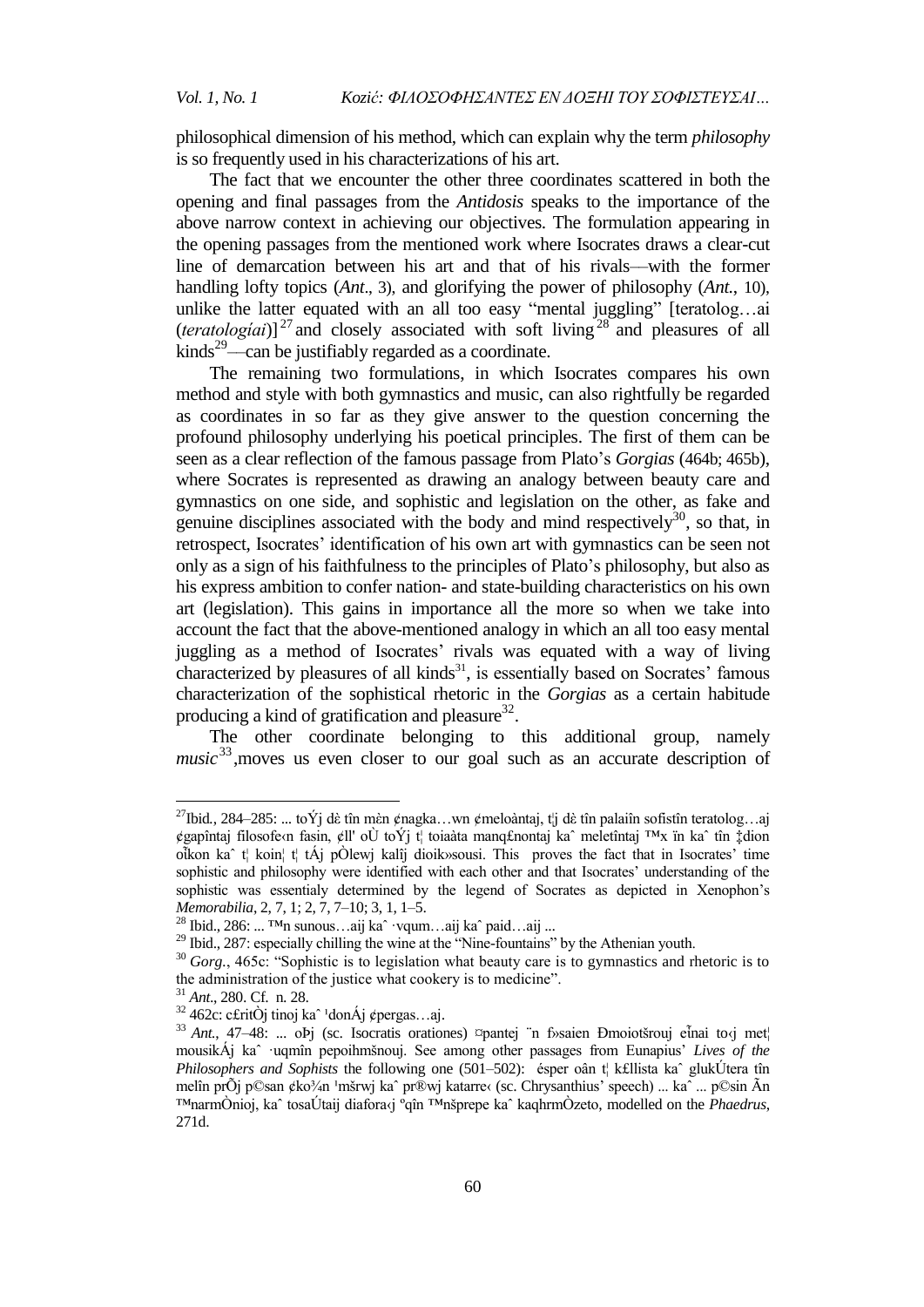Isocrates' art, if we take into account the fact that it is in the prologue to the *Phaedo* (61a) that Socrates himself identifies his own way of living with music<sup>34</sup>, a prologue in which he is represented as having recourse to both the poetic paraphrase of a comical prose model, such as Aesop's fables, and the composition of the sublime lyrics such as a hymn to Apollo with the aim to make an indelible and, so to speak, daemonic impression upon the minds of his followers while fusing the sublime and the comical on the last day of his life. It is in the aforementioned passage that both philosophy and paraphrase are characterized as a music, with the former being identified with the sublime one, as distinguished from the latter regarded as its popular counterpart. We must use yet again one of the coordinates from the first group, namely ™pimšleia (*epiméleia*) so as to be able to ascertain the importance of Isocrates' identification of his art with music to his literary activity.

*Epiméleia* ("industry" or "suitable training"), along with *sophía* ("wisdom"), represents a key word of Socrates' political testament given in bare outline in the *Alcibiades* where both of them assume characteristics of a daemonic power capable of guaranteeing the victory in any future clashes between the Greek world and its barbarian surrounding, so that it is quite reasonable to say that what Isocrates had in mind was, among other things, such a nation-, state-building and strategic potential of *epiméleia.* This assumption seems to be well founded all the more so since *epiméleia* acquires characteristics of the keyword in Xenophon's *Memorabilia* as well, with *sophía* now yielding place to a more specific term, such as ™gkr£teia (*enkráteia* "continence"; "self-control") around which as a central axis all other principles of Socrates' philosophy are presented as revolving in the work already mentioned.

It could be said that *enkráteia* became the quintessence of wisdom in Xenophon's *Memorabilia* (4, 5, 11–12) since it alone leads to contemplating the intelligible world and what is Good in things themselves, as well as to classifying the latter into both genera and groups and the possibility closely connected with it, such as constantly choosing Good and avoiding Evil in one's own activity. All of this gains in importance if we take into account that the *Memorabilia* could be regarded as a peculiar legend of Socrates, as shown by the fact that the celebrated philosopher is represented in it not only as a true connoisseur of the intelligible world of ideas<sup>35</sup> but also as an expert in almost all practical disciplines such as

<sup>&</sup>lt;sup>34</sup> Cf. *Lach.*, 188d where Socrates is characterized as a perfect musician just due to the fact that he "tuned himself with the fairest harmony", by making "a true concord of his own life between his words and his deeds," a quality that recommended him for the role of both educationalist and teacher not only of children but also adults.

<sup>&</sup>lt;sup>35</sup> What is also worth noting in this context is the fact that Socrates is represented by Xenophon as an expert even in an entire field of fine and plastic arts in his conversations with Parrhasius the painter (3, 10, 2) and Cleito the sculptor (3, 10, 5), where *montage* of what was generally regarded as an epitome of artistic perfection is, in contrast to pure invention, openly advocated as the most effective way of achieving creativity in a work of art and, by the same token, one of literature–– something that, together with the principles of the new rhetoric given in bare outline in the *Phaedrus* (266b), such as *diaireseis* and *synagogai* (analytical partition of the phenomenon and synoptical reduction of the partitioned to a single idea), might have served as an initial basis for developing a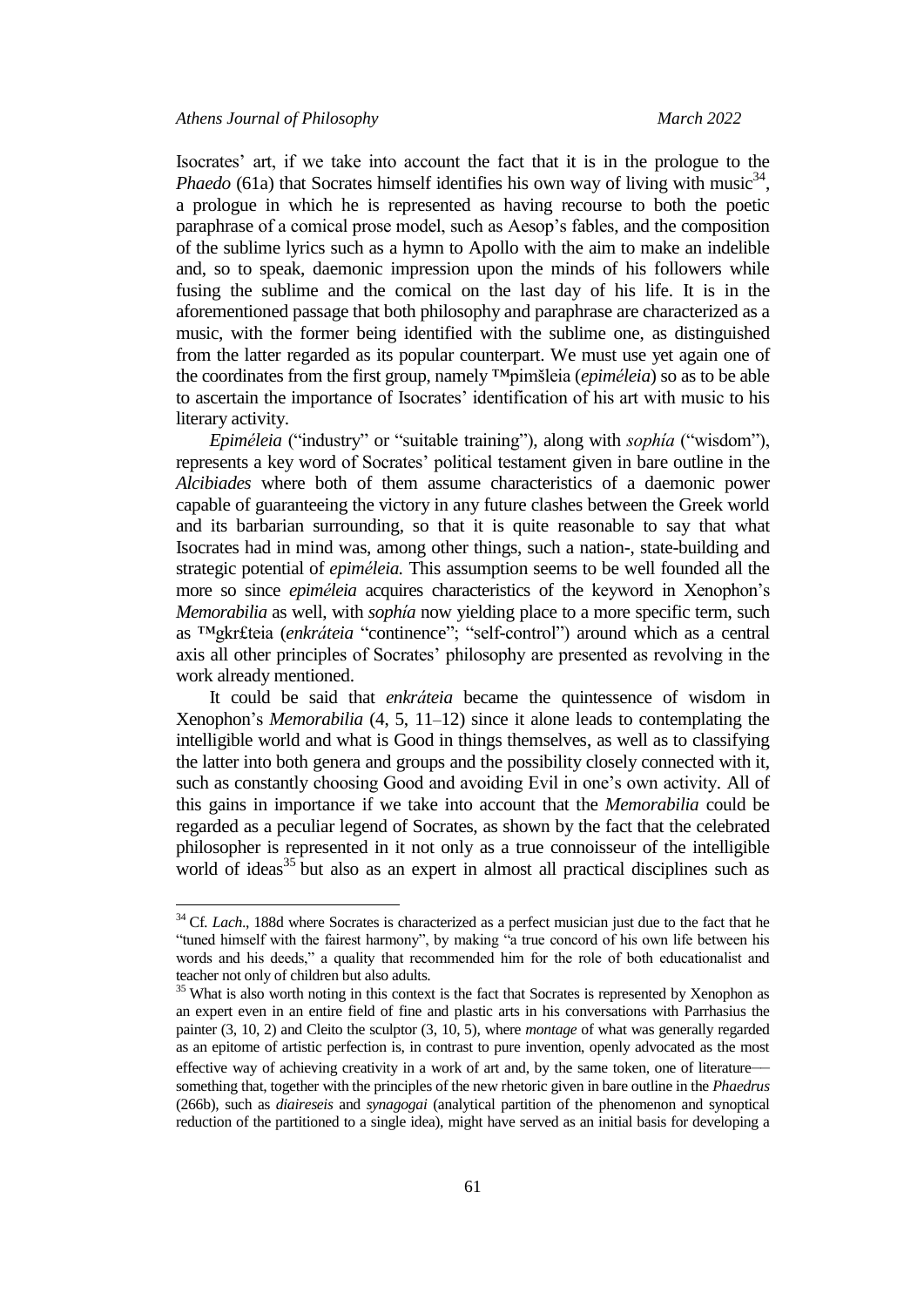military art  $(3, 1, 1-5)$ , home economics  $(2, 7)$ , house-keeping  $(2, 9)$ , doing sustainable business and account-keeping (2, 8), with his solidarity with all the members of the community standing out from the rest for its importance and going so far as to induce him to not only help others with his advice, but also to carry like an athlete their own burden on his back<sup>36</sup>.

With this we gained a deeper perspective on Isocrates' poetics in so far as it turned out that it adapted almost perfectly to the spirit of both Socrates' political testament in the *Alcibiades*<sup>37</sup> and Xenophon's *Memorabilia* as a legend of Socrates launched at the most suitable moment for putting the mentioned testament's key ideas into practice. Thus, we can see the stylistic and ideational timeline from Isocrates to Philostratus essentially extended in both directions, forwards and backwards, with both Socrates' political testament and Xenophon's legend of Socrates standing at its beginning, a legend that ended up becoming manifest in a later time period covered by Eunapius' *Lives*, whose protagonists were striving to imitate Socrates' life down to the last detail<sup>38</sup> with the aim to surpass, among other things, their master's legendary achievement during his military episode in icecold Potideia<sup>39</sup>. Thus, what was carefully shrouded in mystery over the time period of nearly seven centuries and only ambiguously suggested was made known to the world almost at the very end of Greek intellectual history or, to be more precise, in Eunapius' *Lives*, and the reason therefore was not so much an imminent external threat posed by the barbarian invasion but a very dangerous, universalisticoriented enemy force such as Christian faith $40$  which forced dying paganism into assigning the role of the last bulwark of defence to Socratic, or rather Platonic philosophy in its bitter struggle for preserving its dearly beloved exclusiveness.

## **Dichotomies within Dio's Oeuvre and the Siren Singing on the Tomb of Isocrates**

We are now going back to the issue of Dio's attitudes towards the sophistic which at first sight don't fit with the mentioned trend as expressed in the writings of the intellectual current's three major exponents such as Isocrates, Philostratus and Eunapius. Paradoxically enough, the harsh tone of Dio's polemics against the sophists and their activity seems to speak in support of the above, a polemics in which Dio spares no effort and, so to speak, no word to label the exponents of the mentioned intellectual current in his fourth discourse on kingship as "ignorant" (28), "tricky fellows" (32), "men attracting only simpletons", "lecherous eunuchs"

theory of literary concept enjoying great popularity in the period of the Second Sophistic, as can be inferred from Lucian's writings *Imagines* and *Prometheus es in verbis* and Dio's discourses on kingship as well.

 $36$  *Mem.*, 2, 7, 1: cr<sup>3</sup>/<sub>4</sub> dè toà b£rouj metadidÒnai to<sub>'j</sub> f...loij.

<sup>&</sup>lt;sup>37</sup>123c–124b: ka^ oἶmai ¨n aÙt¾n (sc. Xerxis uxorem) e, pe‹n Óti oÙk œsq' ÓtJ ¥llJ pisteÚwn oátoj  $\rm{D}$  ¢n¾r (sc. Alcibiades) ™piceire‹ pl¾n ™pimele…v te ka^ sof…v: taàta g¦r mÒna ¥xia lÒgou ™n "Ellhsin ... ïn (sc. ¢ntip£lwn) ¥llJ mèn oÙd' "n ~n^ perigeno...meqa, e,, m» per  $\mathbb{I}^{\text{M}}$ pimele...v te "n kaˆ tšcnV.

<sup>38</sup>482 (Aedesius), 492 (Prohaeresius), 500 (Chrysanthius).

<sup>&</sup>lt;sup>39</sup>Plat., *Symp.*, 220b: ¢nupÒdhtoj dè di¦ krust£llou · 'on <sup>™</sup>poreÚeto À of ¥lloi Øpodedemšnoi.

<sup>&</sup>lt;sup>40</sup> Demolition of the temple of Serapis at Canobus in the Nile Delta, as depicted by Eunapius in his *Lives of the Philosophers and Sophists*, 472 can be cited as an instance of this.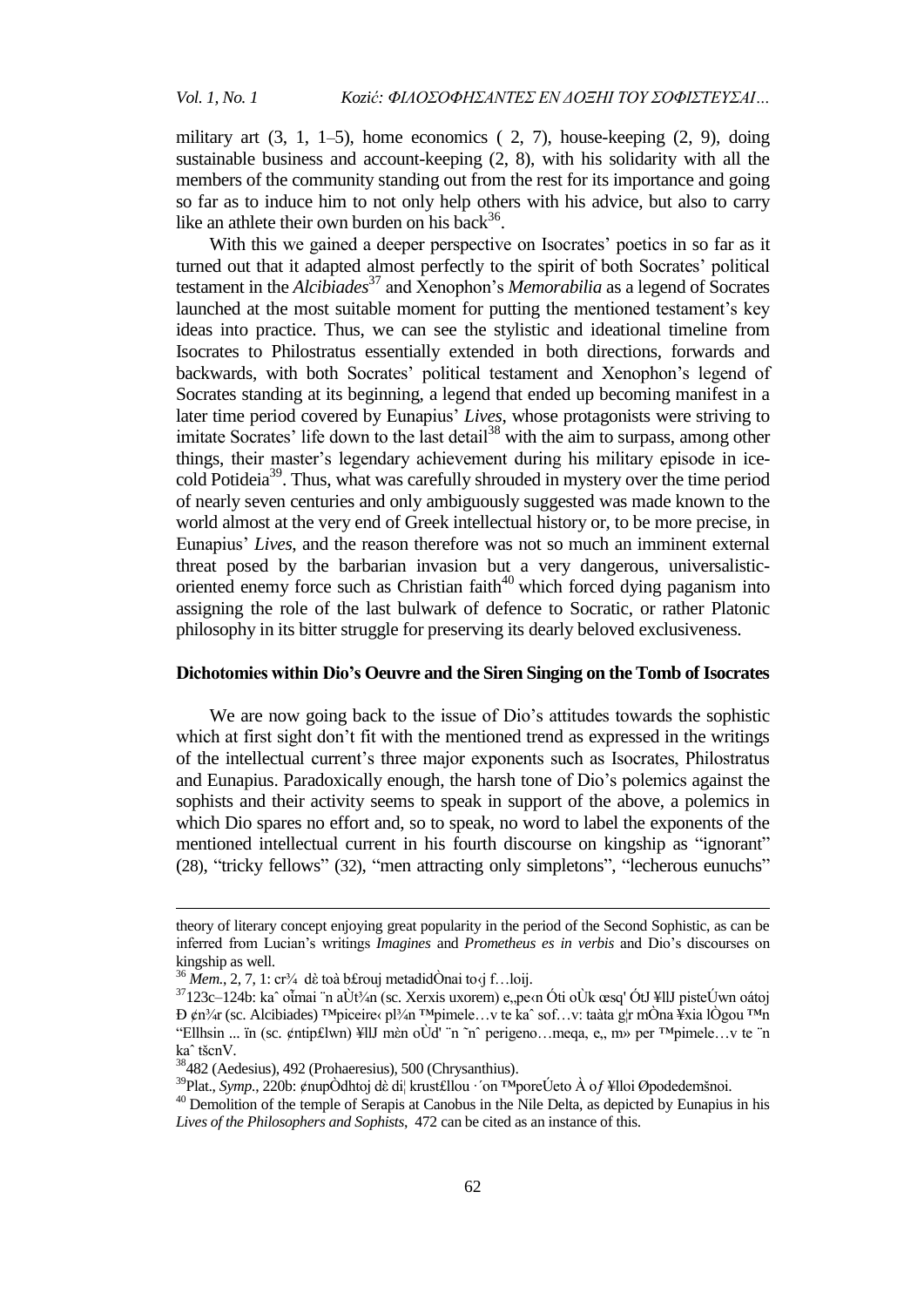(35) and "miserable creatures" (38) so as to discredit them altogether by presenting them as a dangerous, unruly and subversive element. Not even such a tone of disparagement was quite sufficient for Dio to express contempt for the exponents of such educational aspirations, so that he felt the need to adopt Socrates' favourite method of drawing analogies with the mythical and animal world, with the sophist now being associated not only with the hybrid race of the centaurs (131) as a monstrous brood sprung from Ixion's embrace of a dark and dismal cloud, but also with the young, untrained and unruly dogs misleading others more experienced in hunting by both barking at random and behaving as if they knew the scent and saw the prey and thus ending up deceiving the hunters and becoming, like their human "analogon", the very symbol of ignorance and inexperience  $(4, 34)$ .

Now a crucial question arises: which of the two sophistic movements––the ancient or the new, i.e. that of Isocrates, is a controversial subject of his invective? If we start from the fact that in Dio's two fairly short "essays" on Homer and Socrates (or. 54 and 55) which are of greatest importance for our understanding of his literary-aesthetical principles, it was the exponents of the ancient sophistic that were placed in a negative light, and then, in keeping with this, assume that they themselves were subject of criticism, in that case his aspiration to cross swords with the exponents of the intellectual current whose legacy had a long time ago lost its relevance, so much so that almost no fire was smouldering under ashes would have seemed a little bit anachronistic. But if, on the other hand, we assume that the fire slowly burning under the ashes could flare up yet again in the first century AD and thus pose a challenge for Dio's conception of rhetoric, then his furious tirades against sophists can be regarded only as a consequence of his disagreement with Isocrates' concept of the sophistic which was elastic enough to also include, aside from purely philosophical legacy, that of the ancient sophistic, something that was unacceptable to him, at least as far as the latter is concerned<sup>41</sup>. Thus, we arrive to a conclusion that Dio's tirades were aimed at his contemporaries who––most likely under the influence of Isocrates––continued to strive to apply the concepts of the old sophistic to their writings despite the fact that they were not well grounded in philosophy, which can rightfully be regarded as calling into question Isocrates and, by the same token, Philostratus' conception of the sophistic, which is why Dio was, as already seen, classed among philosophers<sup>42</sup> in Philostratus' *Lives*.

<sup>&</sup>lt;sup>41</sup>Dio's contemporary Plutarch took similar attitudes towards the sophists of his own time in his writing *How the Young Man Should Study Poetry* (*De audiendis poetis*: 43f; 48d) where the exponents of the mentioned intellectual current are identified with the popular lecturers and superficial persons bent on acquiring mere information respectively, which allows us to conclude that what Dio had in mind was just this kind of knowledge.

 $42$  This can also be explained by the lack of the baffling enigma in the writings of Dio's maturity, which is, to an even greater degree, also true for Lucian, who was not even mentioned in Philostratus' register of the sophists, most likely owing to the fact that, aside from *The Dead Come to Life or the Fisherman* (*Piscator*), *The Hall* (*De domo*) and *To One who Said 'You're Prometheus in Words*' (*Prometheus es in verbis*), he made publicly known key elements of his poetics in his literary canons appearing in *The Dance* (*De saltatione*), *Lexiphanes* and *Essays in Portraiture*  (*Imagines*)*.*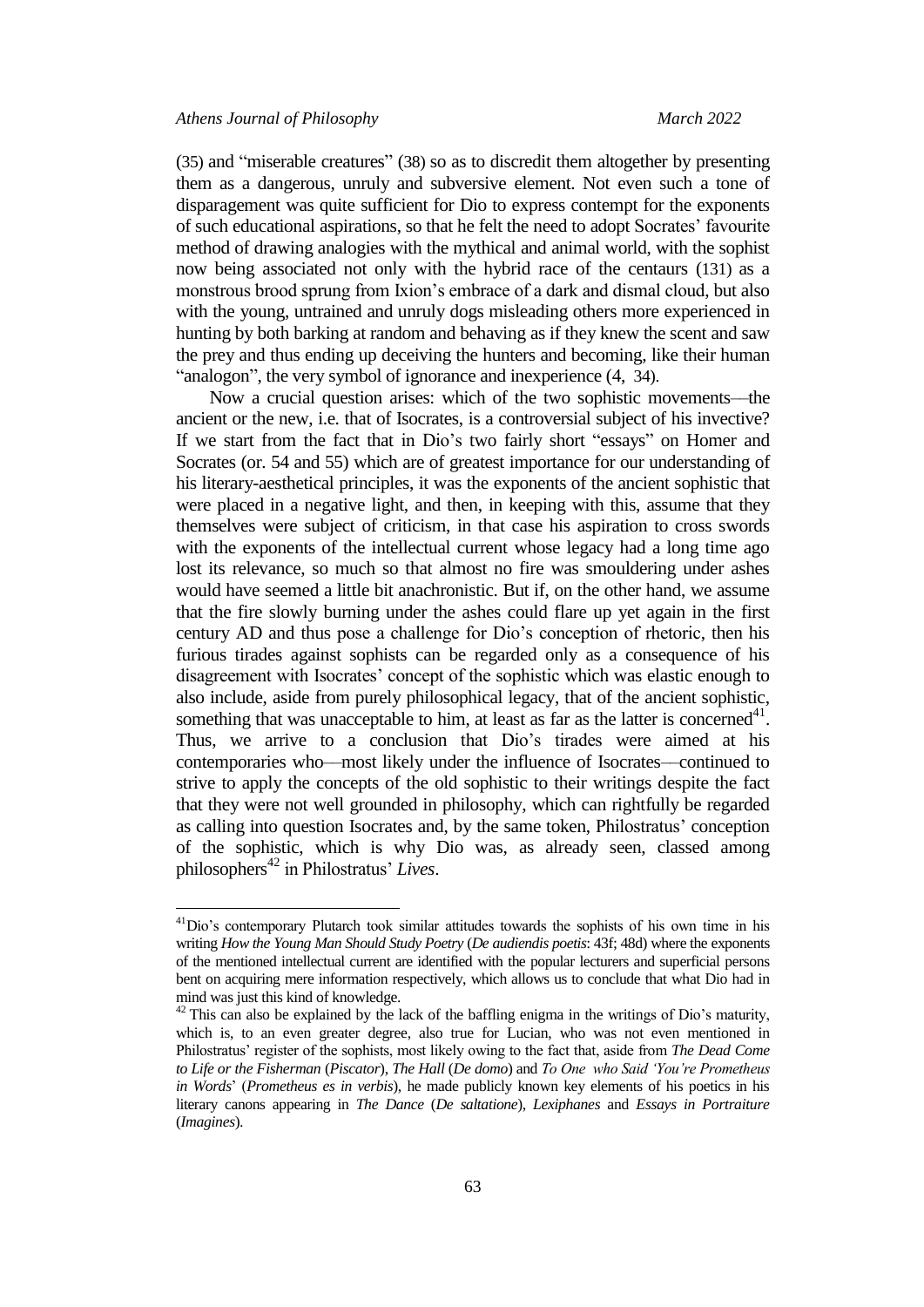$\overline{\phantom{a}}$ 

In the preceding section we expressed the view that, despite all this, Dio's attitudes fitted into the new concept of sophistic as advocated by Isocrates, and now we shall see the reason therefore. The answer will be given by Dio's two already mentioned fairly short "essays"(or. 54 and 55) extolling Socrates' style (or. 54) and highlighting close affinities between Homer and Socrates (or. 55). The former culminates in the curious paradox that "the words of Socrates, for some strange reason, still endure and will endure for all time, though he himself did not write or leave behind him either a treatise or a will  $1^{3}$  unlike the writings of the sophists, nothing of which had remained but their name alone, despite the fact that they won such admiration and were carefully written down, which can, in Dio's view, be explained by their authors' base motives to make money and please simpletons and fools (or. 54, 1–2). In the latter in which close affinities between Homer and Socrates are advocated<sup>44</sup>, we come across a magic formula, otherwise intended to be kept secret in the whole time period in which the Second Sophistic existed as an intellectual current, and what is referred to here is a fusion of Homeric imagery and the Socratic or Platonic concept, which can be described as a two-way process, be it that the Platonic concept ended up being condensed and reduced to the form of a Homeric image, or be it that the latter was further elaborated so as to assume characteristics of the former.

In the second-mentioned "essay" Dio himself disproves the arguments first set forth by both Philostratus and Synesius and subsequently used by the scholars in an attempt to justify setting up dichotomies within his oeuvre––something that went largely unnoticed in previous research on the subject. A striking similarity between Homer and Socrates is, in Dio's view, well explained by the seemingly trivial analogies with starlings, daws, locusts, a firebrand, ashes, beans and chickpeas, being, simply due to their educational function, at least of the same, if not even greater, importance in Homer's work as the similes with the almighty creatures of both wild life and myth, such as lions and eagles or Scylla and Cyclopes (or. 55, 10), and this is, aside from the fusing of myth, history and fable<sup>45</sup> with each other, also true for Socrates' living word characterized by an amazing mixture of the serious and the laughable (or. 55, 11). We can rightly assume that these two short "essays" on Homer and Socrates stand for the author's selfinterpretation in so far as Dio, following the example already set by Socrates, says things closely related to his poetics in a roundabout way while expounding his views on the mentioned authors' stylistic features<sup>46</sup>. Synesius himself seems to have deliberately overlooked these two instances of Dio's self-interpretation so as to be in a position to fabricate the thesis according to which Dio was a sophist in

<sup>43</sup>*Or*., 54, 4. The English version of this and all of the following passages is borrowed from H. Lamar Crosby's study edition of Dio's discourses (LCL).

<sup>&</sup>lt;sup>44</sup> Or., 55, 9 where the author points to striking similarities between Socrates and Homer, as testified by the fact that "they both were devoted to the same ends and spoke about the same things" through different media such as those of verse and prose.

<sup>&</sup>lt;sup>45</sup> The fable (*fabula*) is, so it seems, implicitly present in Dio's formulation.

<sup>46</sup>Cf. n. 35. Brancacci (1992, p. 3316) uses the term *lógos Sokratikós* in order to prove his theory of Dio's being inspired by the reflection which Socrates' living word found in Antisthenes.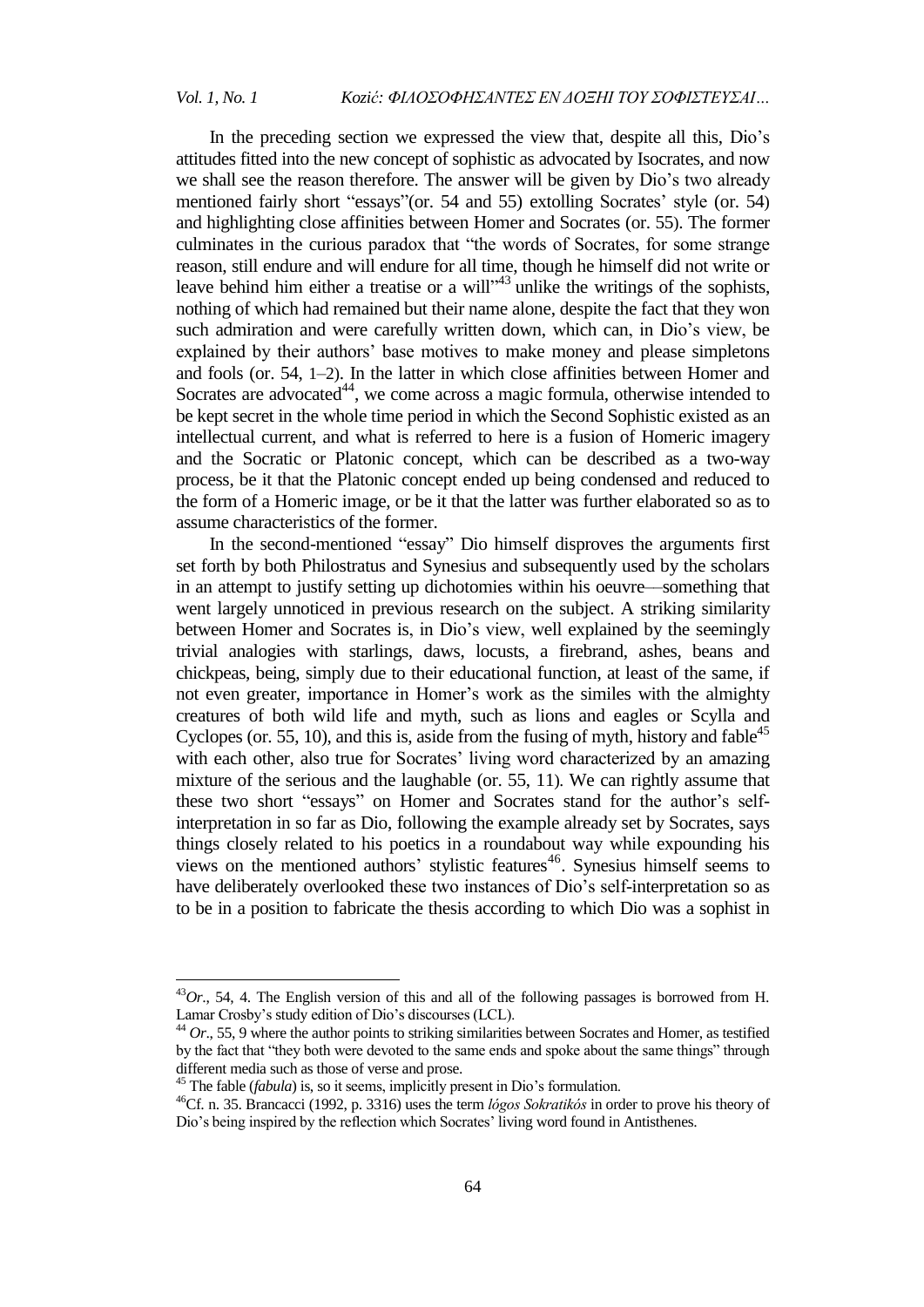his early period<sup>47</sup>, only to recant these youthful beliefs and become a philosopher in the years of his maturity by handling what was usually classed among purely rhetorical subjects "no longer as a rhetorician but rather like a statesman"<sup>48</sup>. In line of the above mentioned evidences, we can rightly assume that Dio handled even the trivial topics such as encomia on gnat, parrot<sup>49</sup> and hair like a statesman, as can be inferred from the fact that the last mentioned one, otherwise preserved in Synesius' own encomion on baldness, might be characterized as a short "essay" on the cultural phenomenon, such as wearing long hair by Spartan youth, rather than a sophistical writing, at least judging by the deep impression it made on Synesius while he was reading it over and over again. What Synesius seems to have been attracted to was much rather Dio's writings dealing with the minor topics than his state-building discourses simply due to the former's allusion-and enigma-related features. All this points to the fact that in the period of the Second Sophistic both the enigmatic and the allusive were of the same, if not greater, importance as the serious in the writings characterized as nation- and state-building. Almost total absence of the baffling enigma in the writings of Dio's maturity as well as his irreconcilable attitudes towards the ancient sophistic was, as already seen, the main reason for which Dio was classed among philosophers in Philostratus' *Lives*.

The symbol laden with meaning we encounter at the very beginning of Philostratus' brief account of Isocrates' style and literary activity speaks volumes about the nature of the Second Sophistic. What is referred to here is the sculpture of the Siren standing on the tomb of Isocrates with her pose being that of one singing. To sum up, the fact itself that the Siren is associated with Isocrates seems at first sight to be a little bit odd if we take into account the emblematic scenes in the opening passages from Alcibiades' discourse in the *Symposium* (215e) where Socrates' speech is compared not only to the song of the Sirens but also to the rhythms of the corybantic élan<sup>50</sup>, with Alcibiades being by his own admission unable to hold back his tears gushing forth at the sound of Socrates' speech more profusely than is the case for Corybants when in a state of wild fanaticism. If we take into account another fact as well, such as the one we encounter in Xenophon's *Memorabilia* (3, 11, 16–17)*,* where Socrates' art of speaking was compared to the potions (f…ltra–*phíltra*), spells (™pJda…–*epodaí*) and magical wheels, i.e. ‡uggej (*iynges*) as well as, albeit implicitly, to the song of the Sirens (2, 6, 16), we might be tempted to think of Isocrates' attempt to identify with Socrates and make the latter's emblematic stylistic features his own as utterly uninventive. But yet again appearances are deceptive.

In order to be able to ascertain what exactly the Siren singing on the tomb of Isocrates symbolizes, we must yet again take into consideration the enigmatic

<sup>47</sup> Synesius, *Dio* in *Testimony regarding Dio's Life and Writings* [re-edited in the fifth volume of H. Lamar Crosby's study edition of Dio's discourses (LCL)], p. 368.

<sup>48</sup>Ibid., 372.

<sup>&</sup>lt;sup>49</sup> Ibid.: …fhs… (sc. Philostratus) ... sofistoà g|r eἶnai mhdè toÚtwn Øperide‹n.

<sup>50</sup>Socrates himself uses the terms sugkorubantiîn (*synkorybantión*) and sumbakceÚwn (*symbakcheúon*) in *Phaedr.*, 228b and 234d respectively to describe his passion for the discourses on love and friendship.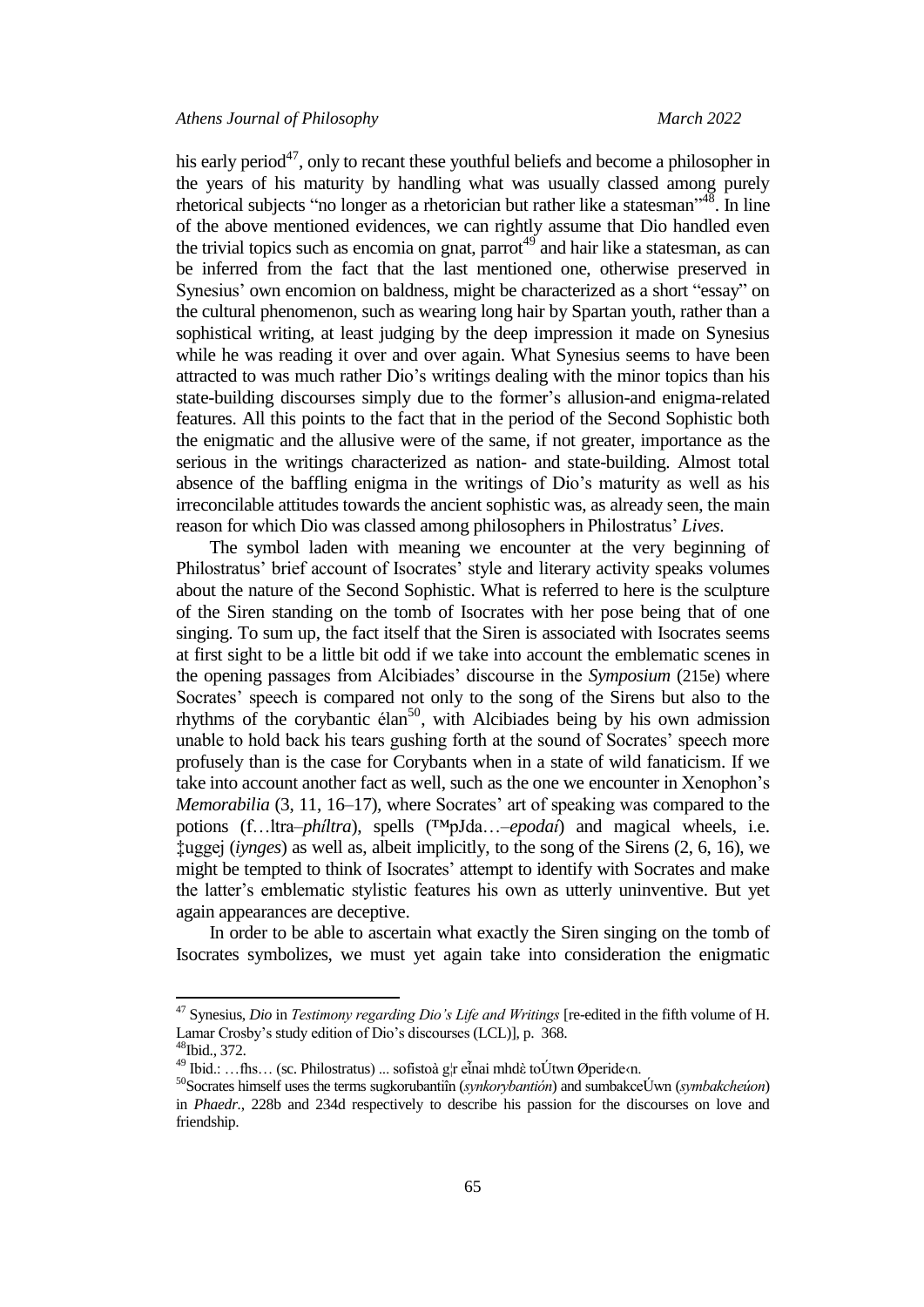arrangement of biographical material in the opening passages from Philostratus' *Lives*, passages that are, as already seen, characterized by telling ellipses, omissions and, so to speak, disguise of every sort. The mutual substitution of the places occupied by Isocrates and Aeschines within a brief list of the sophists of an earlier period could be regarded as the most illustrative example of disguise as a device in Philostratus' narrative, a substitution that seems to have been created with the aim to give the false impression of Aeschines as being the founder of the intellectual current known as the Second Sophistic. The fact itself that Philostratus (*VS.*, 503) links Isocrates' art closely to the dance by using the term krÒtoj (*krótos*) for his eloquence, previously almost exclusively applied to Socrates' living and breathing word, helps us get closer to the solution to the enigma. It is now quite clear that what it is all about is the initial stage in an undertaking aimed at putting key ideas of Socrates' political testament into practice, a stage in which both Xenophon, as Socrates' disciple, and Isocrates, as the rhetorician on whom Socrates' hopes were pinned in the *Phaedrus* (279a–b), had been given a leading role when it comes to the transformation of rhetoric from a counterfeit art and beguiling habitude to the discipline of nation- and state-building importance, with both launching the legend of Socrates (Xenophon) and using stylistic devices in one's own narrative with the aim to make it resemble, at least from afar, the song of the Sirens (Isocrates),being a necessary prerequisite for such a curious undertaking.

The sculpture of the Siren singing on the tomb of Isocrates turned out to be a specific symbol of the new sophistic which has been thus far, primarily due to Philostratus' cunningly constructed phraseology, erroneously associated with the old one––something that was, among many other works, reflected in Erwin Rohde's classical monograph  $(1914^3)$  with far-reaching negative consequences as far as subsequent research phases are concerned<sup>51</sup>. Thus, we are in a position to rectify Philostratus' basically correct statement according to which the new sophistic does not bring something new, in so far as we now know almost for certain that its mission was to propagate not the legacy of the ancient sophists, but that of Socrates, i.e. his style and method and, above all, his living and breathing word.

#### **The Beauty of the Enigma in Eunapius**

 $\overline{a}$ 

Enigma as a stylistic device points to the interrelatedness of Philostratus and Eunapius' *Lives*, so much so that any attempt at disregarding the testimonies appearing in anyone of the above mentioned works had to end up being fatal, as in the case of Rohde  $(1914^3, p. 386)^{52}$  who, due to his methodological shortcomings, ignored Eunapius' writing because of its alleged barbarian nature. As distinguished from Philostratus in whose *Lives* we come across enigma applied to a broader plan, as expressed in the general composition of his work, arrangement of biographical

<sup>&</sup>lt;sup>51</sup> Especially the famous chapter "Die griechische Sophistik der Kaiserzeit" wrongly believed to be the only part of his monograph having stood the test of time. None other than Reardon (1971) can be adduced as a telling example of just how fatal relying on the representation of the phenomenon in Rohde was.

<sup>&</sup>lt;sup>52</sup> "Gewiß ist, daß die sophistischen Studien in Athen ... eine Art von letzter Nachblüte erlebten, welche ... in den Sophistenbiographien des Eunapius auch ihrem äußeren, schon stark barbarisierten Wesen nach klar erkenntlich sich darstellt".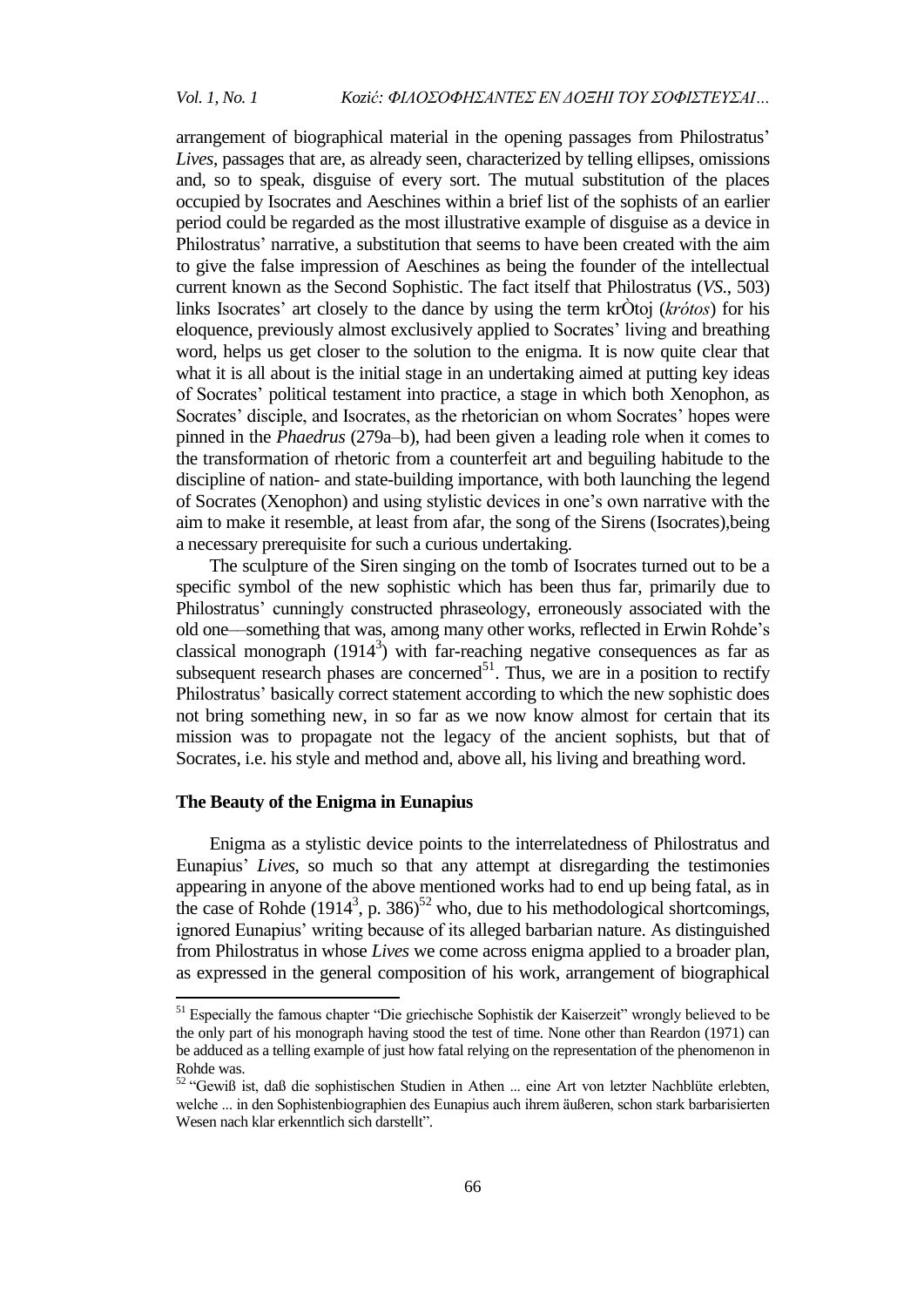material and ellipses, the mentioned stylistic feature becomes even more intriguing in Eunapius, since it is essentially based on the further elaboration of detail borrowed from his models. To tell the truth, Eunapius was compelled to adopt this kind of approach simply due to the fact that the shroud of mysteries surrounding the Second Sophistic as an intellectual current from its very inception had to be unwrapped under pressure of events, such as the irrepressible penetration of the Christian faith into the Greek living space, so that he was left with the only path to follow, as expressed in his driving passion to develop further what he found in the archetype so as to make it possible for it to assume characteristics of both magic and mystic. Two episodes from Iamblichus' life as depicted by Eunapius (458– 459) speak volumes about the author's use of enigma, acquiring truly magical powers, as exemplified below.

What is referred to here is a description of Iamblichus' divinatory power, which can be regarded as a clear reflection of the attitudes taken by Socrates in Xenophon's *Memorabilia* (1, 4, 17–18) where he is represented as constantly advocating the importance of divination in the life of both the individual and the society. Both episodes from Iamblichus' life, as narrated by Eunapius, are, moreover, closely connected with Socrates himself so that it appears to be justified to say that Iamblichus and, by the same token, Eunapius follows after Socrates and walks in his footsteps as if he were a god in full accordance with his famous parainesis in the *Phaedrus*<sup>53</sup> essentially based on Homeric verse (*Od.*, 5, 193).

The first-mentioned episode conveys the impression of Iamblichus' striving to resemble Socrates, since he is represented as suddenly being lost in thought with his voice cut off and his eyes steadily fixed on the ground in the midst of conversations with his disciples returning to the city after the sacrificial rites had been duly performed in one of his suburban villas––something that was followed by his immediate suggestion to his friends to go by another road because the dead body had lately been carried along that way, which most of his disciples were unwilling to believe in and continued to go by the same road, only to be afterwards convinced of the truthfulness of his words by inquiring of those whom they encountered coming back from the funeral. Transposition of the motif of Socrates' going into ecstasy and becoming immovable<sup>54</sup> immediately before his arrival at the banquet already unfolding in Agathon's house to a diametrically opposed context such as a funeral, namely a topos we often find in Greek literature<sup>55</sup>, speaks volumes about his inclination to further elaborate on the concepts found in his models. Paradoxically enough, what closely connects both episodes in Eunapius'

<sup>&</sup>lt;sup>53</sup> 266b–c: ™£n te tin' ¥llon <sup>1</sup>g»swmai dunatÕn e, j ἓn ka^ ™p^ poll¦ pefukÒq' Đr©n, toàton dièkw katÒpisqe met' ‡cnion éste qeo‹o.

<sup>54</sup> Plat., *Symp*., 174d–175c. In comparison, it is worth mentioning that W. C. Wright regards it as an echo of the *Phaedo* 64b.

<sup>55</sup> See among other works Philostratus' *Imagines* 2, 10 (Kassandra), modelled on *Odyssey*, 11, 472 ff., the opening scene of Heliodorus' novel, Lucian's satirical writing *The Carousal or the Lapiths* (*Symposium*) as well as the frequent turning of what is called the symposium of happiness into that of misfortune in Prodromus' novel *Rhodanthe and Dosikles* 8, 232–241; 8, 391–396; 8, 470–479; 9, 390–394.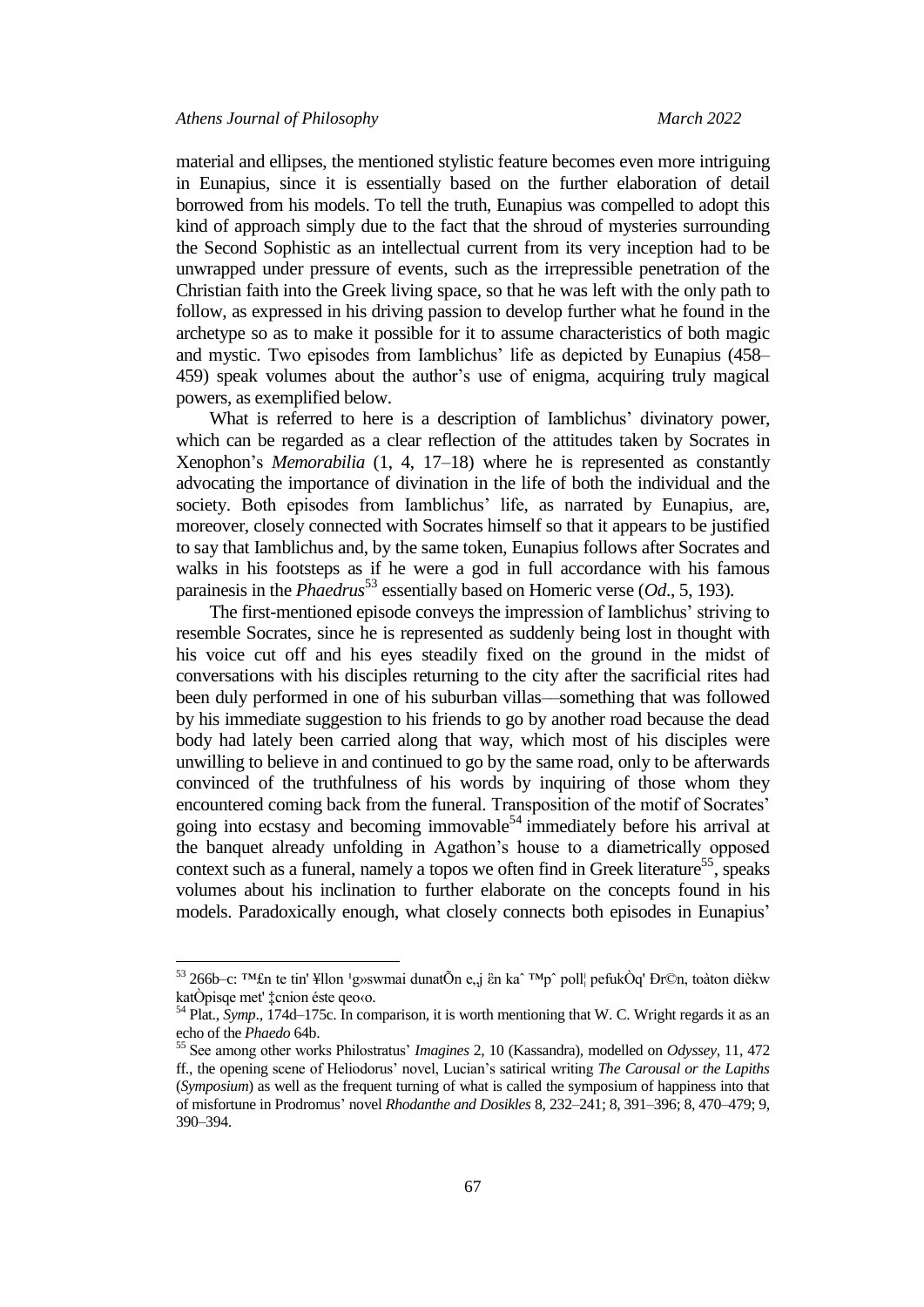life of Iamblichus is none other than Agathon himself. We shall now see the reason therefore.

In the second episode Iamblichus' theurgical powers are depicted in the milieu of warm baths in Gadara comprising, among other things, two hot springs from the depth of which he called forth one after another two boys named Eros and Anteros by uttering a brief summons, with the former being represented as a white-skinned lad with golden locks and shining breast, unlike the latter, whose "hair was darker and fell loose in the sun". We can rightly assume that the breast of Anteros was of the same nuance as his hair, i.e. dark, as a consequence of his long exposure to the sun—a fact which Eunapius left unsaid. What we are dealing with here is a barely perceptible visualization of the key message of Agathon's discourse in the *Symposium* (196a)––in which Eros is represented as a being of fit proportion and, like water, pliant of form and therefore able to fold himself about every man in every way, as a result of which he steals in and out of every soul so secretly, after previously enchanting it—as well as a carefully controlled interweaving of concepts of Eros' dual natures, as expressed in Pausanias (180c–e) and, above all, Socrates' discourse in the *Symposium* (203b–e). The episode itself ends in an amazing way with both Eros and Anteros embracing Iamblichus and clinging to him as though he were their real father, and this, though in a roundabout way, says it all about the so-called sophists' strong, lifelong attachment to the legend of Socrates.

#### **Concluding Thoughts**

On the basis of evidence found, except Philostratus and Eunapius' *Lives*, in Xenophon, Isocrates and Dio Chrysostom, we can see that, contrary to all expectations, the Second Sophistic is closely connected not so much with rhetoric as with philosophy itself, i.e. with the legend of Socrates, no matter what its exponents say of the phenomenon in their attempts to disguise the essence of things. We can also see how the legend of Socrates gradually developed from the central principles of the political testament in the *Alcibiades* by first expressing itself in a hidden, enigmatic manner in the initial period of the Second Sophistic roughly coinciding with the two first centuries AD, with the entire shroud of mysteries surrounding it for centuries being finally unwrapped under pressure of events, such as the irrepressible penetration of the Christian faith into the Greek living space in the last period of the Second Sophistic covered by Eunapius' *Lives*. In the biographies of the sophists, enigma had, apart from a purely political, strategic function, a poetic one as well, as evidenced by the fact that it was used as the most suitable means to help the historical and biographical narrative assume characteristics of magic and mystic. It could be said that the enigma in Eunapius and, above all, Philostratus' writing plays almost the same role as does myth in Herodotus' historical work, in so far as only the skillful use of the mentioned stylistic device might confer an aura of romantic mystique to the scarce material at the disposal of the authors. What Philostratus (564) says about the style of Herodes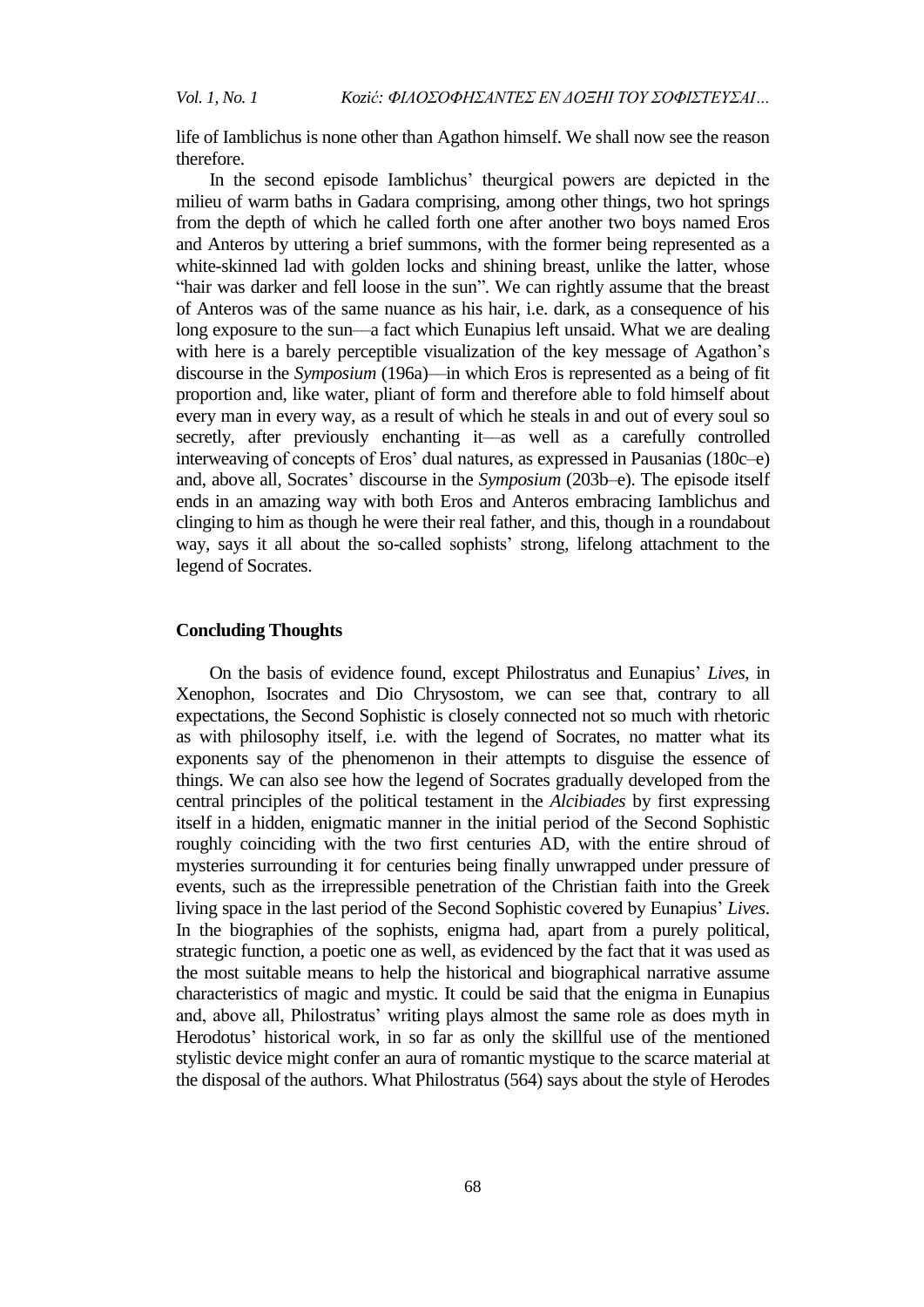Atticus comparing it to "the gold dust shining beneath the waters of a silvery eddying river" speaks volumes about the method used by the biographers.

## **References**

- Aeschines. *Against Timarchus*. Edited by CD Adams. Cambridge Massachusetts: Harvard University Press, 1919 (Loeb Classical Library).
- Brancacci A (1992) Struttura compositiva e fonti della terza orazione 'Sulla regalità' di Dione Crisostomo. (Compositional structure and sources of Dio Chrysostom's Third discourse on kingship).In *ANRW* II, 36, 5. Berlin: De Gruyter.
- Dio Chrysostom*. The fourth discourse on kingship*. Edited by HL Crosby. Volume 1. Cambridge Massachusetts: Harvard University Press, 1940 (Loeb Classical Library).
- Dio Chrysostom. *The fifty-fourth discourse: on Socrates*. Edited by HL Crosby. Volume 4. Cambridge Massachusetts: Harvard University Press, 1962 (Loeb Classical Library).
- Dio Chrysostom. *The fifty-fifth discourse: on Homer and Socrates*. Edited by HL Crosby. Volume 4. Cambridge Massachusetts: Harvard University Press, 1962 (Loeb Classical Library).
- Eunapius. *Lives of the philosophers and sophists.* Edited by WC Wright. Cambridge Massachusetts: Harvard University Press, 1952 (Loeb Classical Library).
- Gerth K (1962) Die Zweite oder Neue Sophistik. (The second or new sophistic).In *RE Pauly-Wissowa*, Suppl. VIII, 725. Stuttgart: J.B. Metzler.
- Graindor P (1930) *Un milliardaire antique: Hérode Atticus et sa famille.*(An ancient bilionnaire: Herodes Atticus and his family). Cairo: Imprimerie Misr.
- Homer. O*dyssey*. Edited by AT Murray(revised by GE Dimock). Volume 1. Cambridge Massachusetts: Harvard, University Press. 1998 (Loeb Classical Library).
- Isocrates. *Antidosis.* Edited by G Norlin. Volume 2. Cambridge Massachusetts: Harvard University Press, 1929 (Loeb Classical Library).
- Kroll W (1940) Rhetorik. In *RE Pauly-Wissowa*, Suppl. Bd. VII. Stuttgart: JB Metzler.
- Krumbacher K (1897) *Geschichte der byzantinischen Literatur von Justinian bis zum Ende des oströmischen Reiches* (327–1453) (A history of Byzantine literature from Justinian to the fall of the Eastern Roman empire (327-1453)).München: Beck'sche Verlagsbuchhandlung.
- Lesky A (1971) *Geschichte der griechischen Literatur.*(A history of Greek literature). Bern: FranckeVerlag.
- Lucian.*The hall.* Edited by AM Harmon. Volume 1. Cambridge Massachusetts: Harvard University Press, 1913 (Loeb Classical Library).
- Lucian. *The dance*. Edited by AM Harmon. Volume 5. Cambridge Massachusetts: Harvard University Press, 1925 (Loeb Classical Library).
- Lucian. *Imagines* (*Essays in portraiture*)*.* Edited by AM Harmon. Volume 4. Cambridge Massachusetts: Harvard University Press, 1925 (Loeb Classical Library).
- Lucian. *Lexiphanes*. Edited by AM Harmon. Volume 5. Cambridge Massachusetts: Harvard University Press, 1936 (Loeb Classical Library).
- Lucian. *Prometheus es in verbis* (*To one who said, 'You're a Prometheus in words'*)*.* Edited by A Kilburn. Volume 6. Cambridge Massachusetts: Harvard University Press, 1959 (Loeb Classical Library).